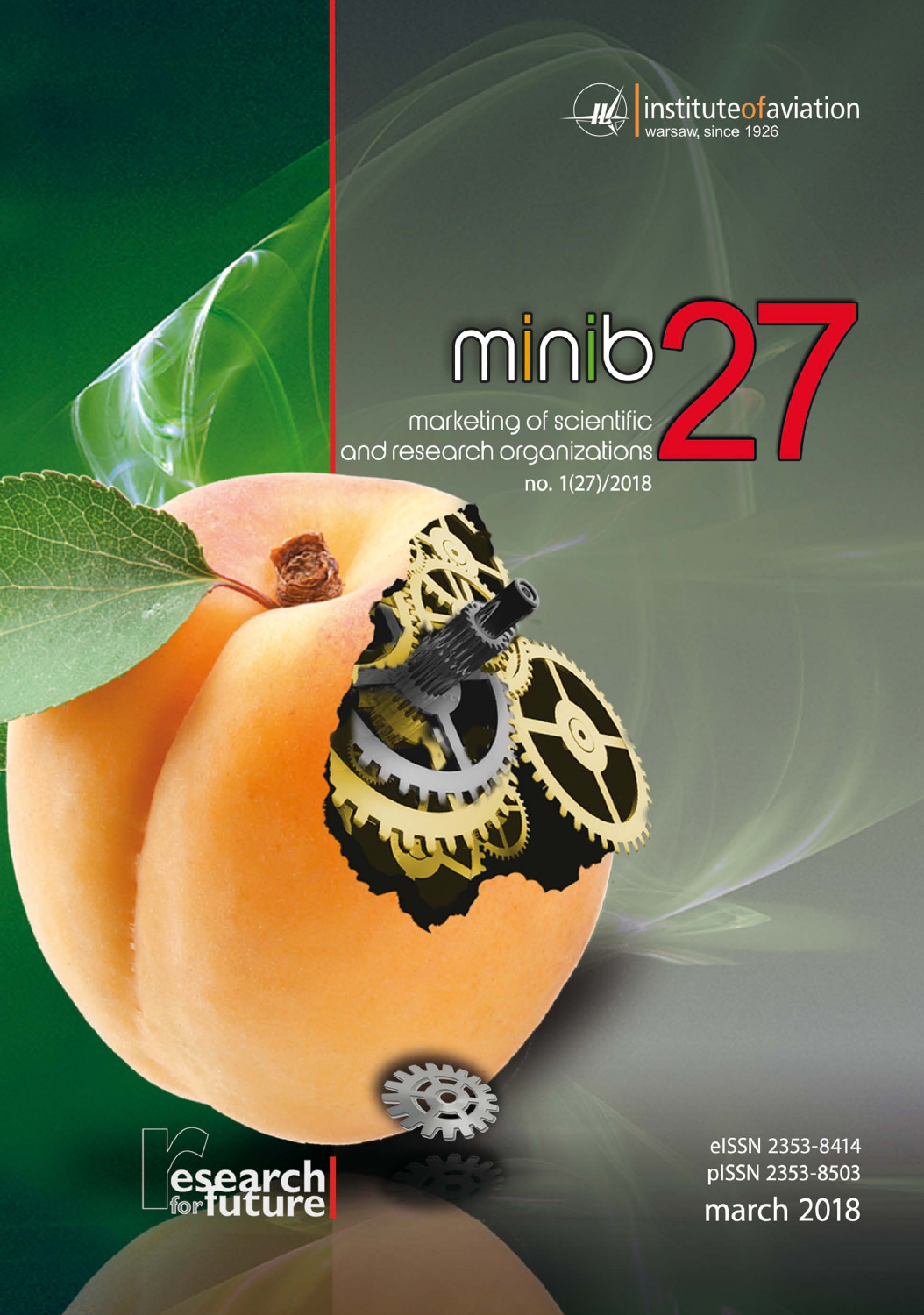

# *MOBILE MARKETING IN THE PROCESS OF BUILDING VALUE FOR GENERATION Y ON THE TOURIST MARKET*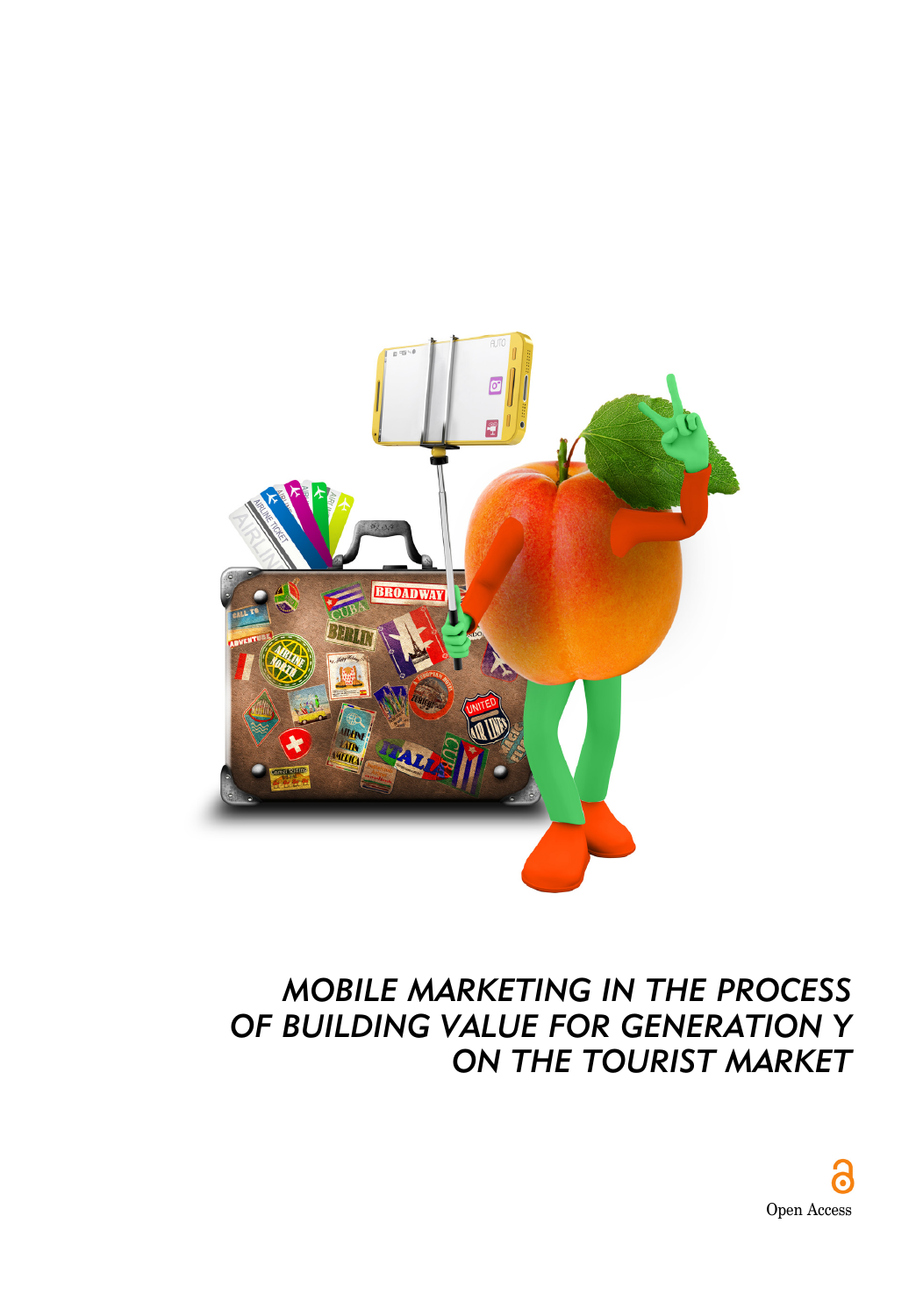# MOBILE MARKETING IN THE PROCESS OF BUILDING VALUE FOR GENERATION Y ON THE TOURIST MARKET

#### Zbigniew Spyra, Ph.D.

University of Economics in Katowice Faculty of Informatics and Communication, Department of Market and Marketing Research zbigniew.spyra@ue.katowice.pl

#### Olgierd Witczak, Ph.D.

University of Economics in Katowice Faculty of Informatics and Communication, Department of Business and Consumer Relationship Management olgierd.witczak@ue.katowice.pl DOI:10.14611/minib27.03.2018.09



In 2017 the youngest consumers qualifying for the Y/millennials generation in Poland (people born between 1984 and 1997) will be 20 years old. InPoland it is a group of about 9 million people who are in the stage of life cycle characterized by high dynamics of growth of product and service consumption. Information and communication technologies (ICT) play a key role in the life of Y-generation. They influence the decision-making process and formation of the purchasing process on the market. An area using ICT technologies is the continuously growing set of instruments of mobile marketing, in particular in the area of communication with clients (among others, mobile applications, mobile vouchers, SMS/MMS, newsletter).

In the article, on the basis of the results of conducted direct surveys, the issues concerning the conditions for the use of ICT technologies by the representatives of Y generation are described.The article presents chosen tools of mobile marketing used by companies in the process of building the value of products/services on the tourist market for a specific target group (Y generation) characterized by needs and expectations different from the segments of the market served by tourist companies thus far.

Keywords: mobile marketing, Y generation/millennials, tourist market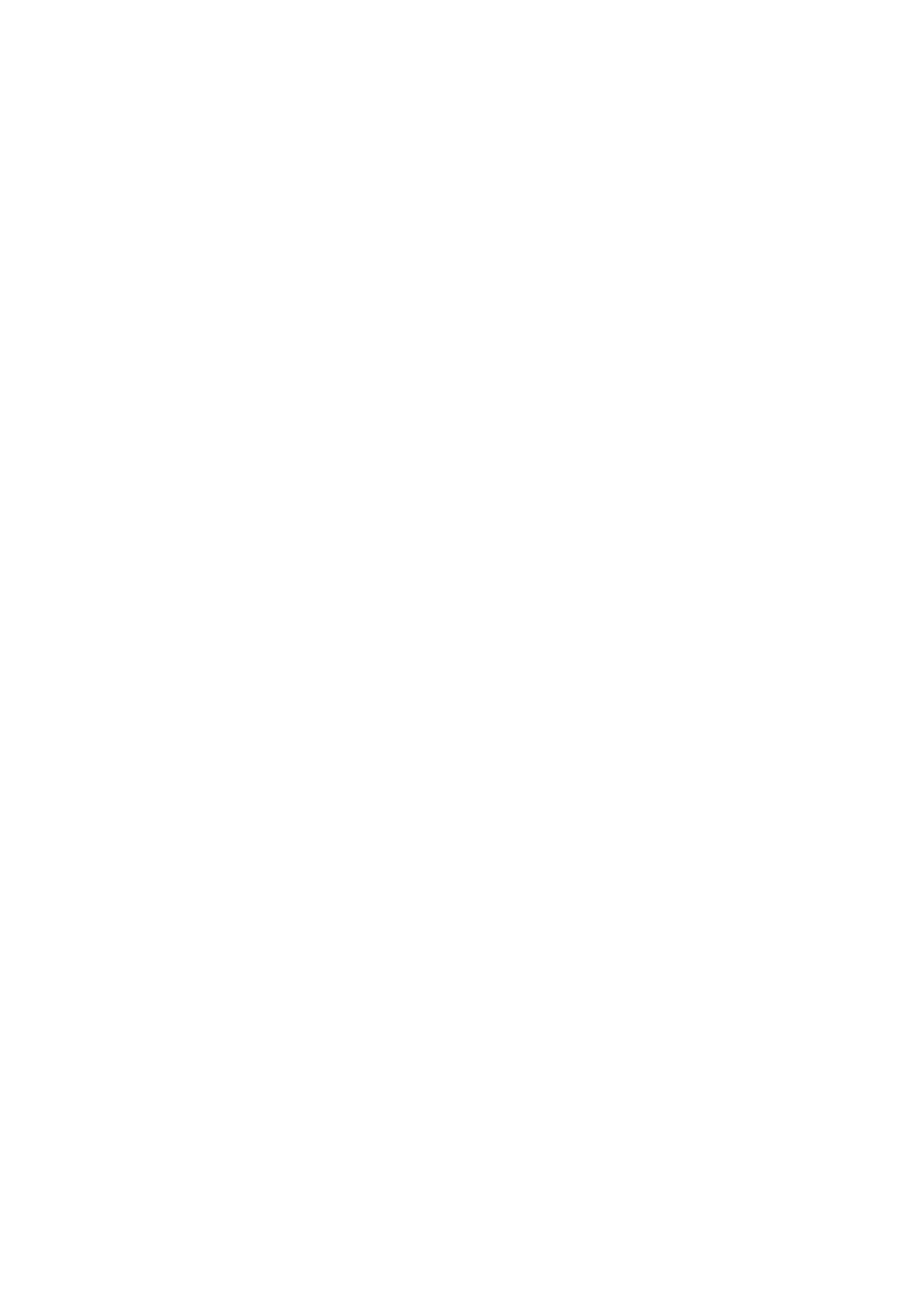#### Introduction

One of key decisions in marketing activity is the identification of the target group for the products and/or services offered by a company. Segmentation of the market facilitates making decisions about the choice of group(s) of consumers whose needs will be satisfied by a company's offer. Market trends determined by, among others, changes of social-demographic character have a substantial impact on the process of market segmentation and subsequently the choice of the target group. Companies conduct indepth analyses of the market focusing on the identification of changes which will have the biggest influence on the formation of the purchasing behaviours of consumers from the served target group. Trends of both a local and global character are subject to the diagnosis. Information from this area is delivered to the greatest extent by the results of social surveys, which bear the characteristics of a social diagnosis and are published by commercial and public research centres (among others, *Diagnoza społeczna 2015. Warunki i jakość życia Polaków*, ed.J. Czapiński, T. Panek).

The available research results point to, among others, the popularization of mobile access to the Internet, which is associated with the growing popularity of smartphones. Over a half of Poles  $(57\%)^1$  now use smartphones and more and more declare that they use mobile access to the Internet using data transfer offered by mobile networks2. At the same time the composition of the group of people using mobile devices is not uniform in terms of social-demographic characteristics<sup>3</sup>. Also, the degree and scope of using mobile devices varies in particular social groups<sup>4</sup>. Using modern information and communication technologies (ICT) is one of the dimensions which substantially differentiates groups of peers and is one of distinctive factors in literature on the subject and in the economic practice of X, Y and Z generations.

Companies, in response to the ongoing changes in the environment, among others, the emergence of new groups of consumers (X, Y, Z generations), take actions aimed at adapting their marketing activity to the expectations and values important from the perspective of served clients. The development of ICT technologies has influenced the frequency of utilization of mobile marketing tools, among others, SMS and MMS messages, QR codes, newsletters, by companies. In particular, an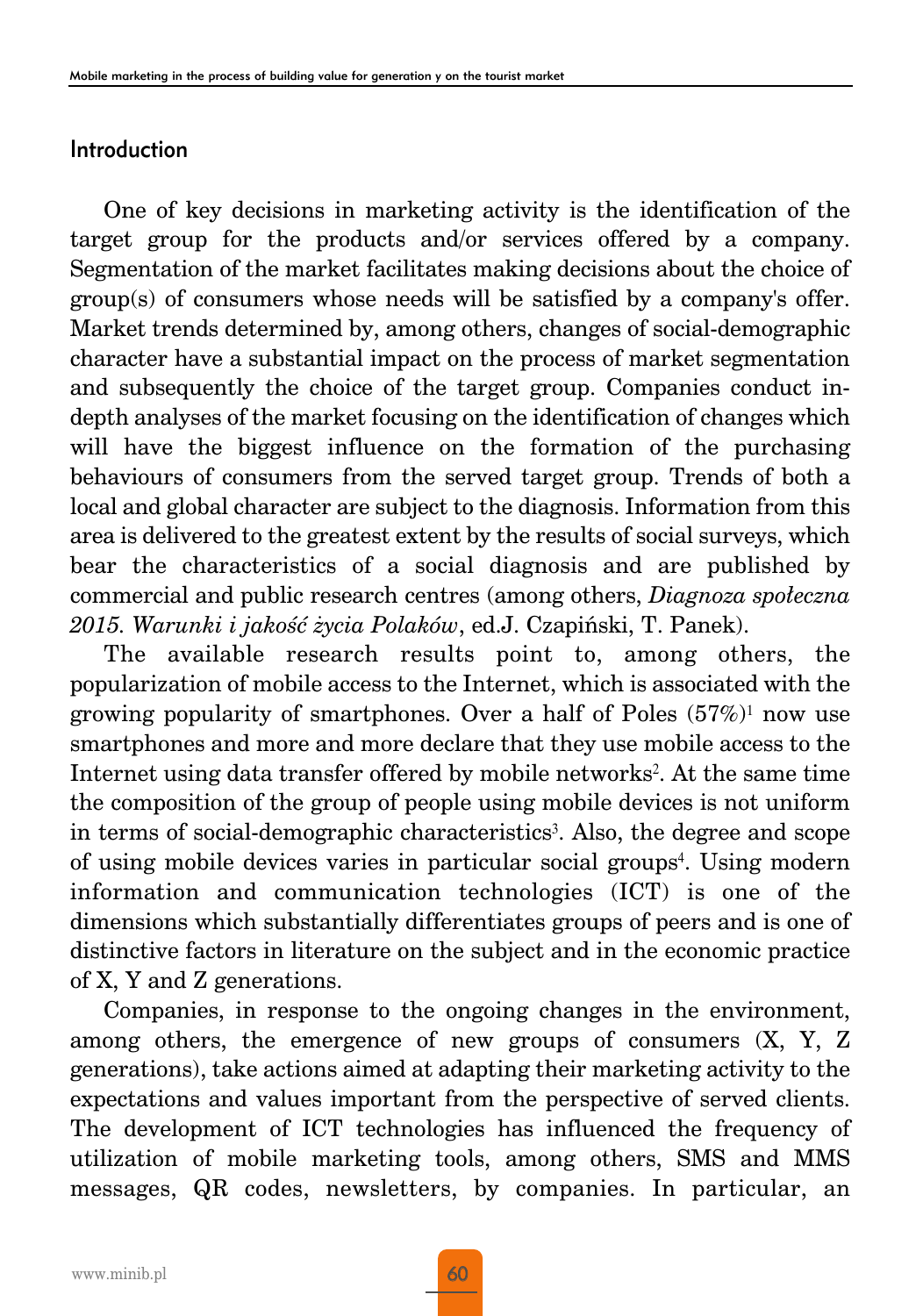interesting subject of research are marketing activities of companies operating on the tourist market, taking into consideration the fact that the client frequently changes his location in the process of consuming a tourist service.

The goal of this article is to present the results of surveys concerning the opinions and attitudes of consumers from the Y generation towards mobile marketing tools used by entities from the tourist market (travel agents, airlines, gastronomy, hotels etc.).

In the first part of the article the issues associated with generation Y and issues associated with mobile marketing are discussed. Next, the methodology of conducted direct research is presented and the surveyed sample is characterized. Further parts of the paper contain a discussion concerning the results of direct surveys, including:

- z devices which the representatives of generation Y use to gain access to the Internet;
- place and frequency of using the Internet by means of mobile devices within a day;
- the approach to the use of mobile marketing tools by companies operating on the tourist market in marketing communication;
- the kind of devices used by consumers to carry out activities associated with behaviours on the tourist market.

The article contains a summary including key conclusions drawn from the presented research results delivering cognitive and application-related values to managers working on the tourist market.

### Generation Y and mobile marketing

In literature on the subject and in the field of business practice the main criterion for distinguishing, division as well as allocation of individuals to peer groups — generation X, Y and Z is mainly a person's age. Generation X includes people born in the years 1965–1980, generation Y (the so-called millennials) are people born after 1980 (in literature on the subject an even more precise period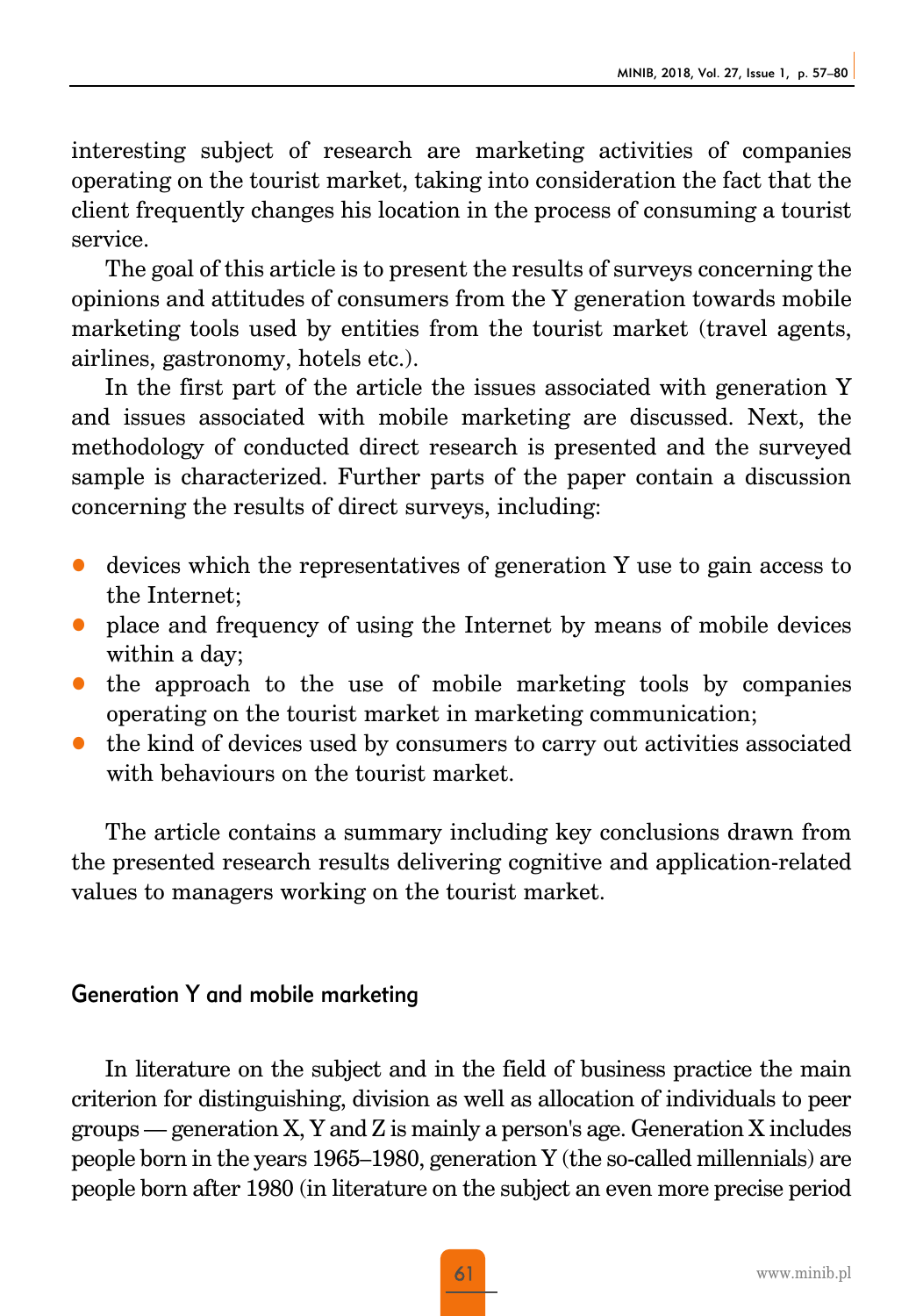is mentioned, that is,  $1984-1997<sup>5</sup>$ , at the same time generation Z are people born after the year 2000. Nevertheless, apart from age, the key variables distinguishing generations X, Y and Z are different thoughts, values and behaviours shared by each of the groups. One of the planes for the identification of important differences in behaviours between consumers from the generations X, Y and Z are attitudes, opinions and behaviours in the area of modern information and communication technologies.

Generally, it is generation Y (the so-called millennials) which is called the generation of enthusiasts of "mobile" solutions. What suggests high significance of mobile devices in the life of millennials are the results of a survey in which 24% support the statement: "As soon as I wake up, I reach for a smartphone, or tablet to check what interesting things are happening around the world and what my friends are doing". Millennials are the generation of people who have been in touch with electronic media from the very start, which has taught them a positive approach to modern information and communication technologies. For the representatives of Y generation Internet is a plane for the formation of social ties, as well as knowledge and entertainment. Moreover, among the characteristic traits of people from generation Y there are the following: creativity, openness to new challenges, sharing knowledge, learning new things. The key elements of the identity of the millennials is having free time for your passions, nurturing friendships and travels, as well as healthy diet and physical activity<sup>6</sup>.

For the representatives of generation Y the Internet is a source of entertainment, relaxation, inspiration and communication7. Millennials are a generation strongly attached to mobile applications, as 69% of them have declared that they can't function without access to an application on a smartphone, or a tablet. Only 1% of the surveyed don't trust applications and Internet platforms offering services. A major share of mobile applications used by the millennials are those which facilitate moving around cities — 91% of them know the application jakdojade.pl (8 out of 10 use it on a regular basis) and 86% use Uber<sup>8</sup>.

Generation Y currently constitutes around 1/4 of the Polish society. It is estimated that there are 9 to 11 million millennials<sup>9</sup>, in Poland, which constitutes a major segment of consumers with very specific needs and purchasing behaviours, which have to be addressed by companies, among others, in the area of conducted marketing activity. A response to the needs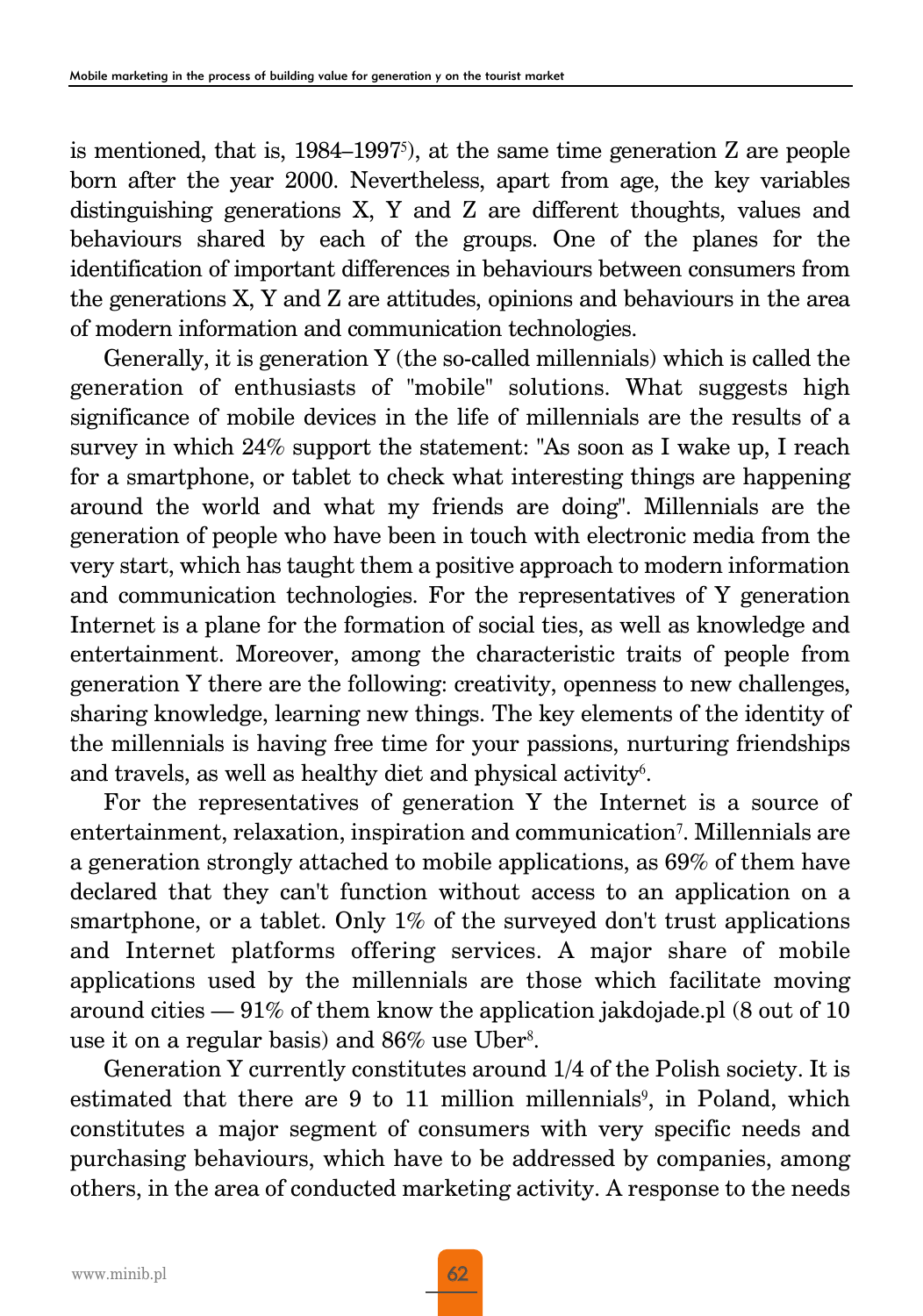of communication and purchasing needs of the millennials are activities conducted within the framework of mobile marketing.

Mobile marketing (m-marketing) by means of available instruments creates an interactive environment for a dialogue between the sender and receiver of the advertising message<sup>10</sup> and covers the actions taken with the utilization of mobile devices (e.g. smartphone, or tablet)<sup>11</sup>. Among the instruments of mobile marketing there are the following: mobile applications, mobile WWW websites, mobile vouchers, electronic mail, SMS and MMS messages, QR photocodes, newsletter, communication based on the location of the consumer and helpline.

Mobile marketing instruments create big opportunities for the personalization of the advertising<sup>12</sup>, and information message, reaching any place without temporal limitations, enabling immediate reaction of the consumer to the communication activities of the sender of the message13. Thus, the instruments of mobile marketing constitute a plane for creating values important from the perspective of generation Y in the area of: spending free time and pursuing passions, nurturing friendships and travelling, physical activity. Mobile marketing instruments enable millennials to enjoy the conveniences arising from the development of ICT technologies, providing contents desired by the user<sup>14</sup>, or creating purchasing opportunities outside a company's headquarters, they also enable service in the location of the current stay of the user of a mobile device.

As a result, the efficiency of activities in the area of mobile marketing seems to have a considerable impact on the level of satisfaction with the used tourist services, which in essence are associated with moving and frequent change of the consumer's location. That's why it is important to identify the attitudes and opinions of consumers from generation Y, taking into consideration the available instruments of mobile marketing, which can be used by companies operating on the tourist market.

#### Description and methodology of direct surveys

The research was conducted at the end of December and the beginning of January 2017 on the basis of the technique of online questionnaire. Information about the survey was disseminated in the social media (among others, Facebook), moreover, the link to the survey questionnaire was sent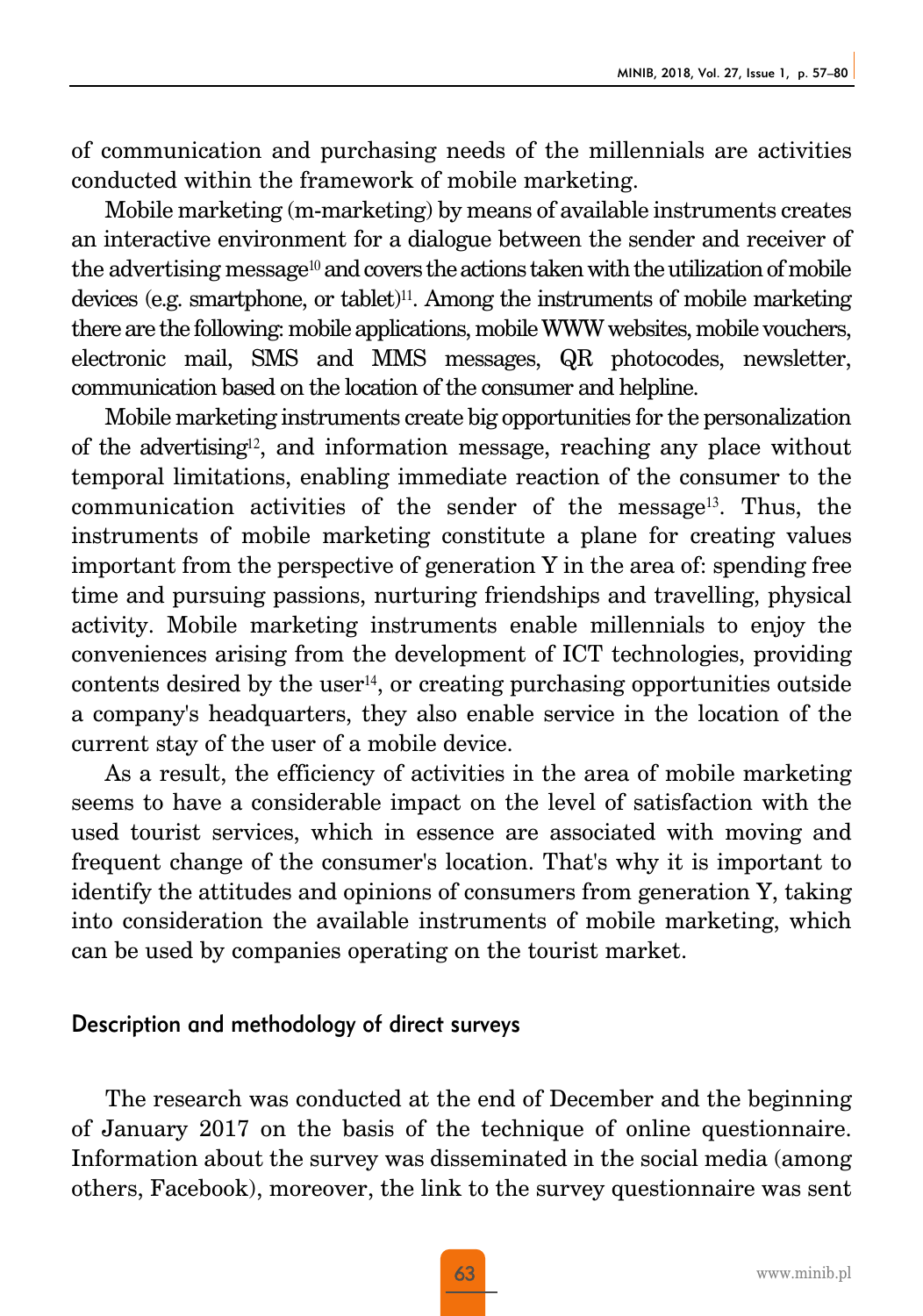to the potential respondents by e-mail. Such form of distribution of the research tool enabled reaching the respondents — representatives of generation  $Y - in a comparably easy way.$  The main rationale for the use of this research technique was above all simple organization of the measurement, the possibility of surveying a comparably big group of respondents in a short time and low costs. An important methodological restriction is undoubtedly the declarative character of the survey, nonrandom choice of respondents and low degree of sample control. 258 respondents took part in the survey. Full social-demographic characteristic of the surveyed sample is presented in table 1.

Table 1. Characteristic of the respondents participating in the survey titled "The attitudes of generation Y

| <b>Features</b>                                                   | N              | $\%$ |  |  |  |  |  |  |  |  |  |
|-------------------------------------------------------------------|----------------|------|--|--|--|--|--|--|--|--|--|
| Gender                                                            |                |      |  |  |  |  |  |  |  |  |  |
| Woman                                                             | 174            | 67.4 |  |  |  |  |  |  |  |  |  |
| Man                                                               | 84             | 32.6 |  |  |  |  |  |  |  |  |  |
| Age                                                               |                |      |  |  |  |  |  |  |  |  |  |
| $16 - 20$                                                         | 68             | 26.4 |  |  |  |  |  |  |  |  |  |
| $21 - 25$                                                         | 141            | 54.7 |  |  |  |  |  |  |  |  |  |
| $26 - 30$                                                         | 29             | 11.2 |  |  |  |  |  |  |  |  |  |
| $31 - 36$                                                         | 20             | 7.8  |  |  |  |  |  |  |  |  |  |
| <b>Current level of education</b>                                 |                |      |  |  |  |  |  |  |  |  |  |
| Primary                                                           | $\overline{2}$ | 0.8  |  |  |  |  |  |  |  |  |  |
| Junior high school                                                | 13             | 5.0  |  |  |  |  |  |  |  |  |  |
| High school/vocational                                            | 147            | 57.0 |  |  |  |  |  |  |  |  |  |
| University                                                        | 96             | 37.2 |  |  |  |  |  |  |  |  |  |
| Place of residence                                                |                |      |  |  |  |  |  |  |  |  |  |
| Countryside                                                       | 27             | 10.5 |  |  |  |  |  |  |  |  |  |
| Town with up to 50,000 inhabitants                                | 52             | 20.2 |  |  |  |  |  |  |  |  |  |
| Town with 50,000-100,000 inhabitants                              | 53             | 20.5 |  |  |  |  |  |  |  |  |  |
| City with more than 100,000 inhabitants                           | 126            | 48.8 |  |  |  |  |  |  |  |  |  |
| Subjective assessment of the material situation of your household |                |      |  |  |  |  |  |  |  |  |  |
| Very good                                                         | 47             | 18.2 |  |  |  |  |  |  |  |  |  |
| Good                                                              | 142            | 55.0 |  |  |  |  |  |  |  |  |  |
| Moderate                                                          | 62             | 24.0 |  |  |  |  |  |  |  |  |  |
| Poor                                                              | 6              | 2.4  |  |  |  |  |  |  |  |  |  |
| Very poor                                                         | 1              | 0.4  |  |  |  |  |  |  |  |  |  |

consumers to mobile marketing tools used by companies on the market of tourist services" (N= 258)

Source: own materials.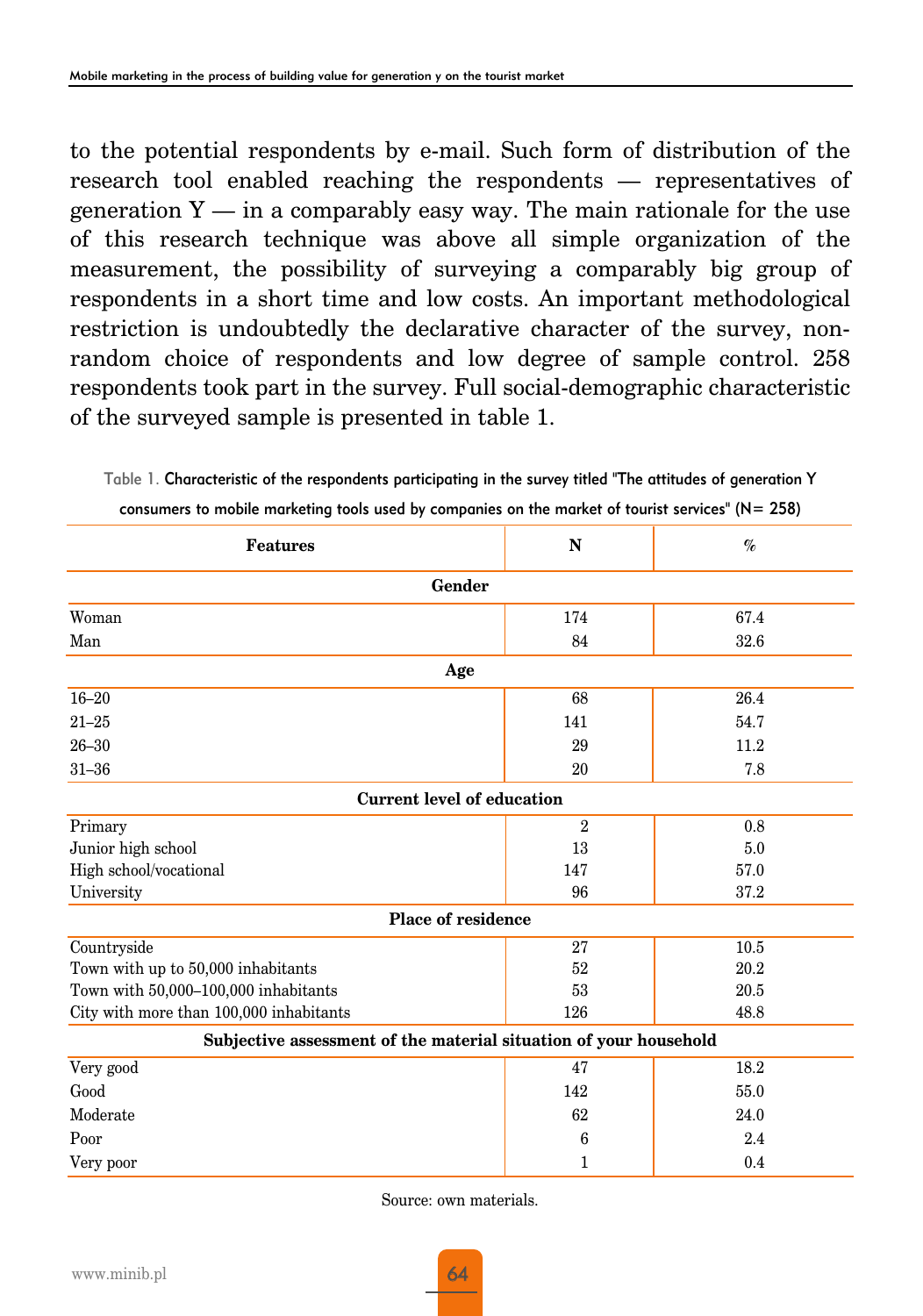Social-demographic characteristics presented in table 1 are coherent with the research problem and correspond with the adopted subject of research. However, it is necessary to point out that the size of the sample and the method of selection don't give the right to recognize it as a representative sample and to make general conclusions about the whole population. The research was exploratory in character, but can serve as an important source of information in the area of discussed subject, especially for managers of entities from the tourist branch.

# The utilization of mobile devices by the representatives of generation Y

In the first part of the survey the respondents were asked to name devices they use to gain access to the Internet. They were also asked where they most often use these devices to browse the Internet and how often they use a particular device every day. The results of the survey show that currently mobile devices are successfully replacing the desktop computer in access to the Internet. The analysis of research results shows that most often, in order to gain access to the Internet, respondents  $-$  representatives of generation  $Y -$  choose mobile devices: laptops (86.0%), smartphones (77.9%) and tablets (31.0%). Only 30.6% of the respondents choose desktop computers. Representatives of generation Y, to gain access to Internet contents, also take advantage of the functions offered by interactive tv's (14.0%) and phablets (phones with screens bigger than 5 inches)  $-7.4\%$ .

It is worth pointing out here that the percentage of people using the Internet by means of mobile devices has been growing dynamically in the recent years. Back in 2010 "mobile users" constituted less than a half of Internet users<sup>15</sup>. Thus, along with the growth of the number of mobile devices on the market, including in particular smartphones, consumers' awareness of the possibilities of using the Internet on a phone is growing.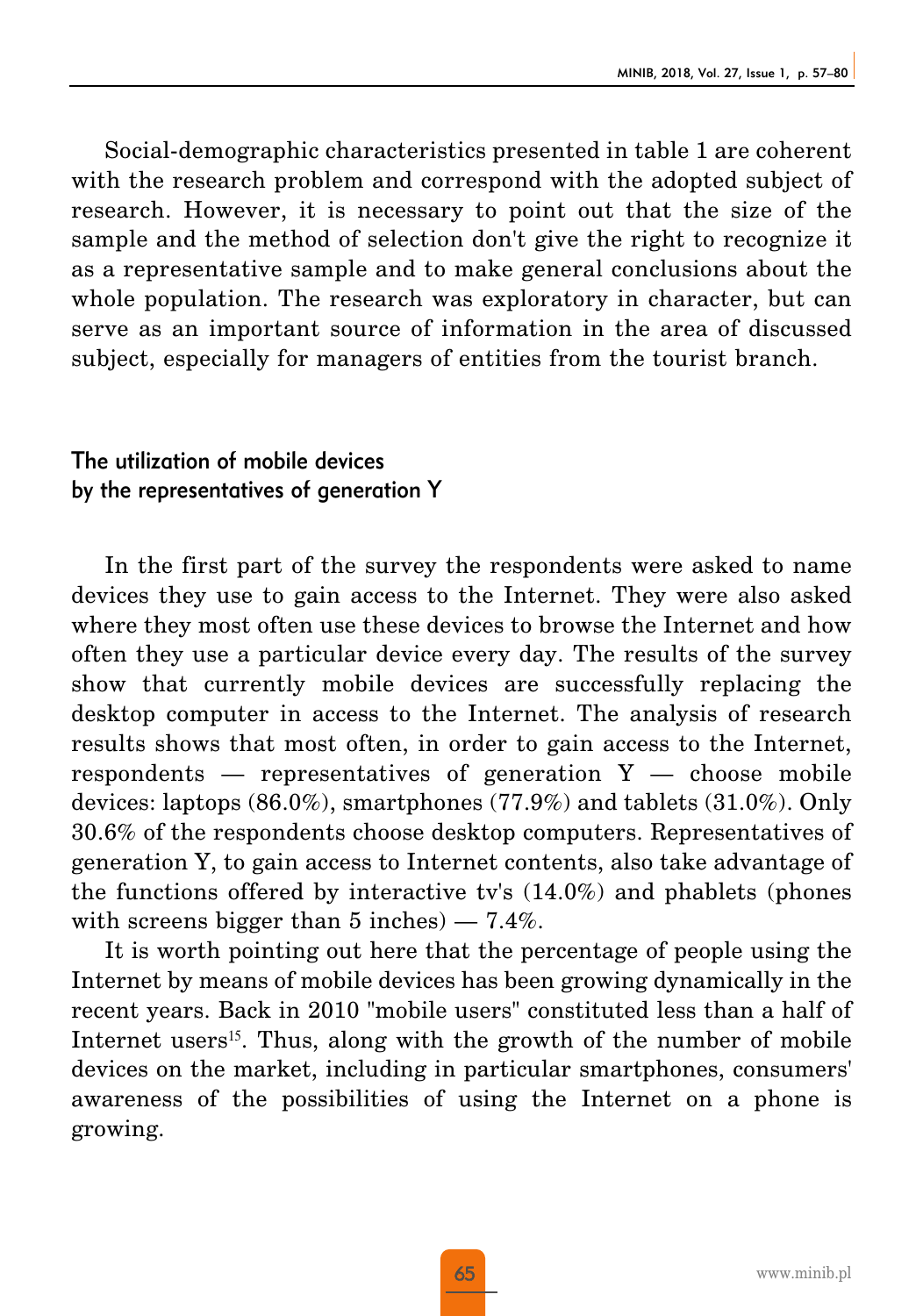#### Location and frequency of the utilization of access to the Internet by generation Y

Apart from the issue of access to the Internet itself, one of the main detailed goals of the research was identifying the places where the respondents most often use devices to browse the Internet and how often they use this access per day. The results of the research show that the respondents used a desktop/laptop computer to use the Internet most often at home (72.1%), at the same time they use smartphones outside their homes, mainly in school, at university, or work — 78.7% of the respondents — and in other places, mainly means of transport, as well as shops, or shopping centres — 89.5%. The research has already shown that using the Internet is common among the respondents (100% declared they use the Internet everyday). It is also worth signalling here that the time people spend online using mobile devices keeps growing, e.g. almost 16% of the respondents declared that they use the Internet by means of a smartphone for over 6 hours per day. The median of the use of Internet by the respondents using a smartphone is 3.6 hours and by the respondents using a desktop/laptop computer is 3.2 hours. The results of the survey give us the right to conclude that the perception of mobile devices, including, in particular, smartphones, in generation Y is changing. For generation Y smartphone is becoming a "daily tool", a natural element of their daily functioning in the environment, a life companion in almost any moment: at home, at school, at university, at work, on holidays, during travels and even during most intimate moments.<sup>16</sup>

Many people from generation Y have their smartphones on them all the time.

The growth of popularity of smartphones among people from generation Y results mainly from the fact that the functionality of smartphones as mobile devices is constantly getting expanded. Now practically all information that could be obtained only by means of desktop computers with access to the Internet is now offered by smartphones. Additionally, the advantage of smartphones as a mobile device is that they can be used practically everywhere. In fact, it is impossible to describe all functions offered by contemporary smartphones.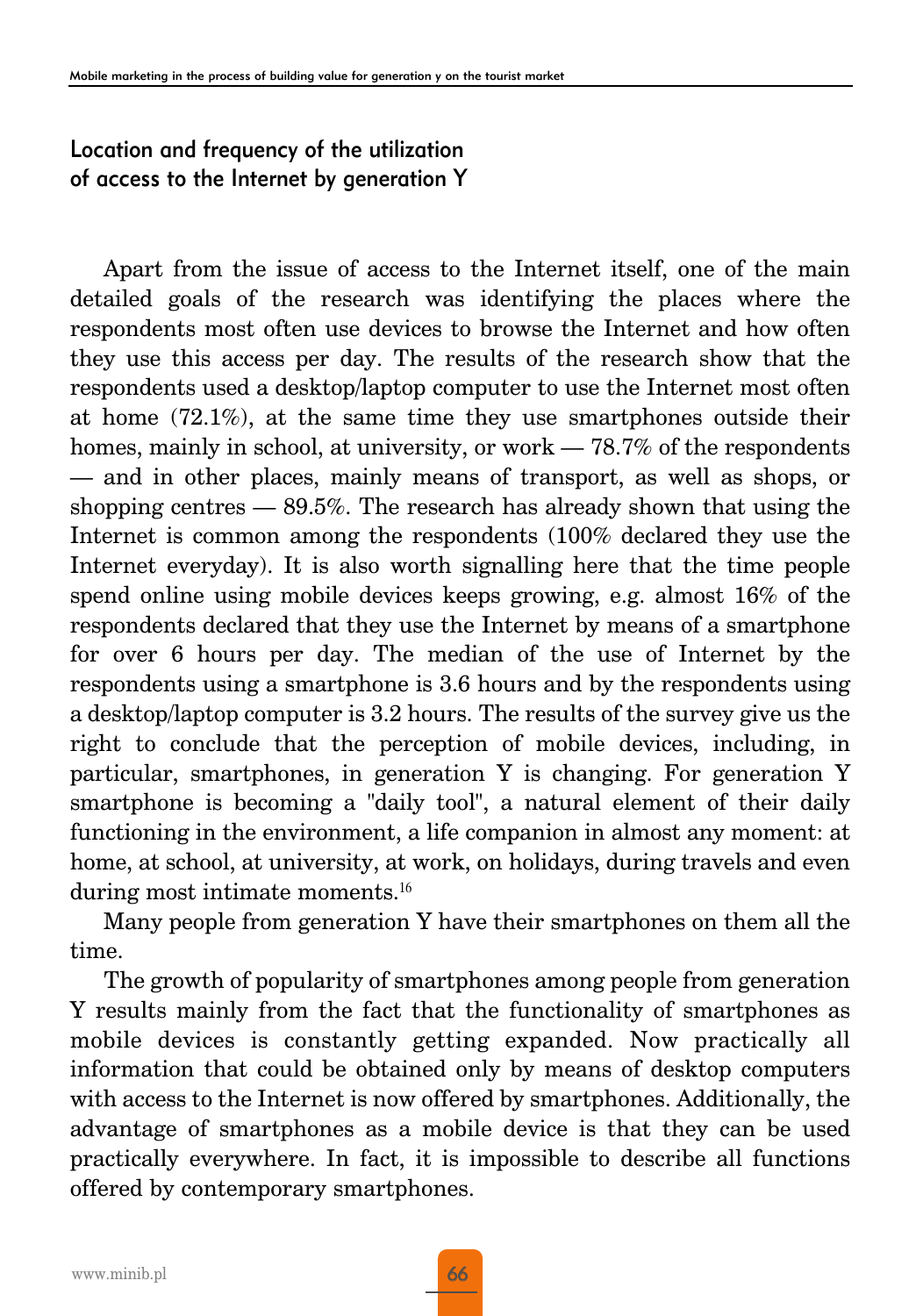The presented results show that not just the very fact of using the Internet, but also the kind of devices used to gain access to the Internet (mainly mobile devices) and places where you use the Internet (mobile devices can be used not just at home, but also at university, or in means of transport, shopping centres, hiking trails, etc.) are to a large extent determined by age (respondents are the representatives of generation  $Y$ )<sup>17</sup>.

Vast majority of consumers representing generation Y in essence recognize "mobile communication as indispensable in their life"18. In literature on the subject the phenomena mentioned above — frequency of using a smartphone, the diversity of places in which people use smartphones and the scope of using smartphones for various activities — are currently becoming the basic measures of "mobile transformation" of consumers<sup>19</sup>. In such a situation the application of mobile technology in the marketing activity of contemporary entities from the tourist market is becoming more and more important. It is because this technology creates many new opportunities for more efficient functioning of the whole tourist sector. This covers not just the area of communication with client e.g. in the area of visualisation of the presentation of a product offer (e.g. travel agencies), or in the area of booking systems (e.g. hotels, airlines), but also for the exchange of information between clients and the "verification" of the proposed tourist service offer by the clients. The "verification" of the proposed offer on the market of tourist services usually concerns gastronomic services and hotel facilities, the representatives of generation Y often "verify" the offers of museums choosing "virtual tours around museums to check whether it is worth visiting them in reality.

In association with this, entities from the tourist market, to achieve marketing success, should systematically adapt their offer, or methods of sale to mobile devices, especially if their offer is aimed at consumers representing generation Y. It is because mobile devices are becoming the dominant tool for gaining access to the Internet and as research shows in the nearest future they will also become the main screen for Internet advertising<sup>20</sup>. These phenomena in a way force the entities from the tourist market to change their marketing strategies, in particular, activities in the area of marketing communication and stimulate the development of competitive models of functioning. Within them chosen activities associated with behaviours on the tourist market (shopping, reservations, verification, or looking for information) will be facilitated by e.g. offering a useful application.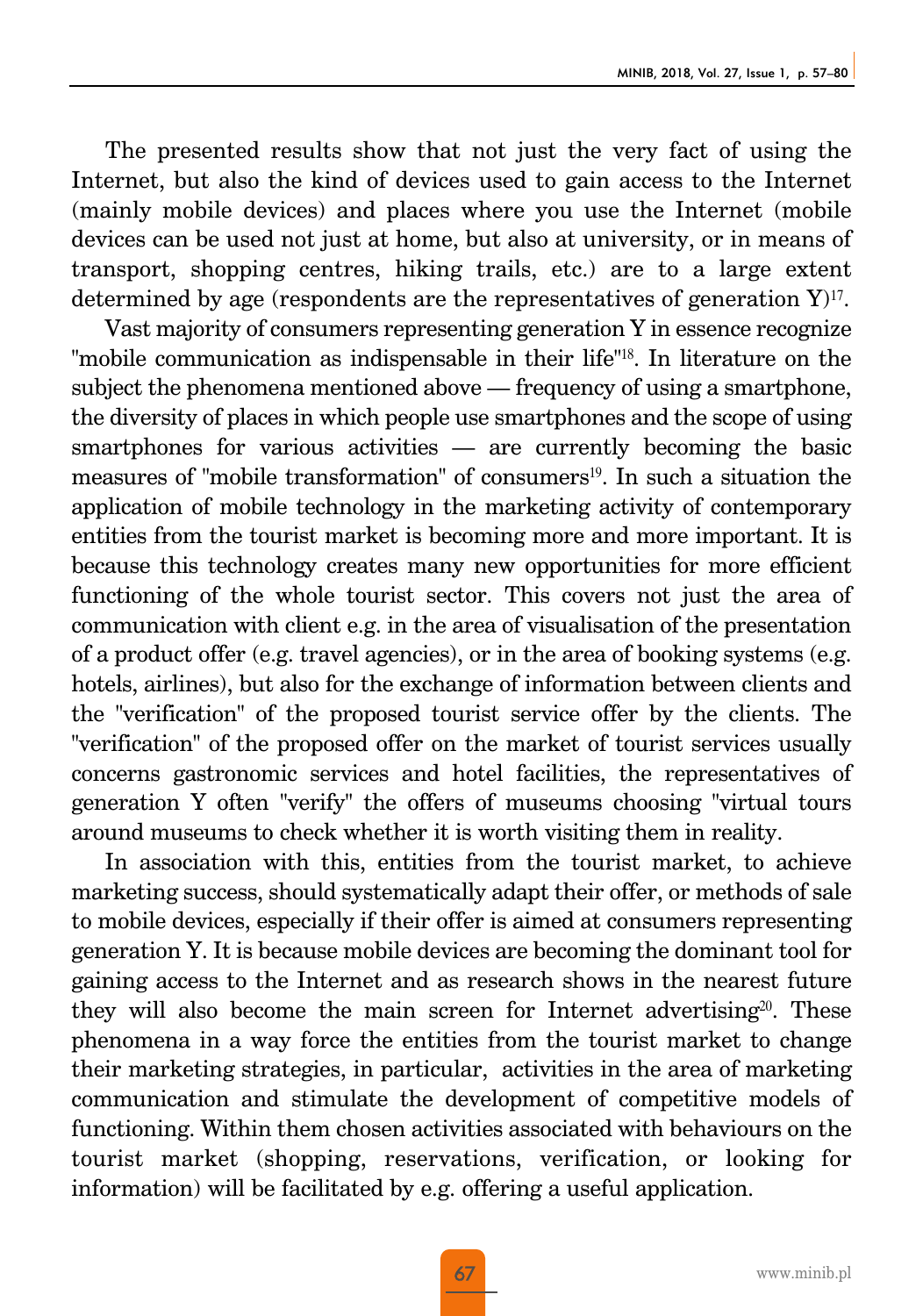#### The attitudes, opinions and behaviours of generation Y towards mobile marketing tools

One of the subjects of research was the identification of the respondents' attitude to particular mobile marketing tools used by companies operating on the tourist market in marketing communication. For the purpose of identifying the attitude to particular mobile marketing tools: helpline, newsletter, electronic mail, SMS/MMS messages, mobile vouchers, QR codes, communication based on the client's location, mobile website and mobile applications the following "like" scale was used: I like it, I rather like it, I don't care about it, I rather not like it, I don't like it<sup>21</sup>.

Analysing data contained in table 2 we can note that the respondents declared that they have the most positive approach to mobile applications as a mobile marketing tool (a total of 76% of "like" and "rather like" answers) and to mobile websites and mobile vouchers (64.7% and 52.7% of "like" and "rather like" answers, respectively). At the same time, according to declarations, the respondents displayed the most negative approach to helplines — only 7.8% of "like" and "rather like" answers and 58.9% of "not like" and "rather not like" answers. The "least known" mobile marketing tools are QR codes and MMS messages. In case of these mobile marketing tools 19% and 15.5% of respondents, respectively, declared that they haven't encountered these tools in case of marketing activities of companies functioning on the tourist market. What may be surprising is the attitude of respondents to QR code as an instrument of mobile marketing. Almost 36% of the respondents declared that their attitude is neutral. Over 19% of the respondents declared that they have a negative approach to QR codes (not like, and rather not like). Finally, 19% declared that they haven't encountered such a tool on the tourist market<sup>22</sup>. What makes these results surprising is the fact that it is one of the "oldest" mobile marketing tools (the beginning of application of QR codes date back to the middle of 1990's) and the fact that in essence they have a very high informative potential and additionally, information is delivered immediately in the place and at the time desired by the smartphone user<sup>23</sup>. An important advantage of QR codes is that it is a low-budget solution, as well as that using them is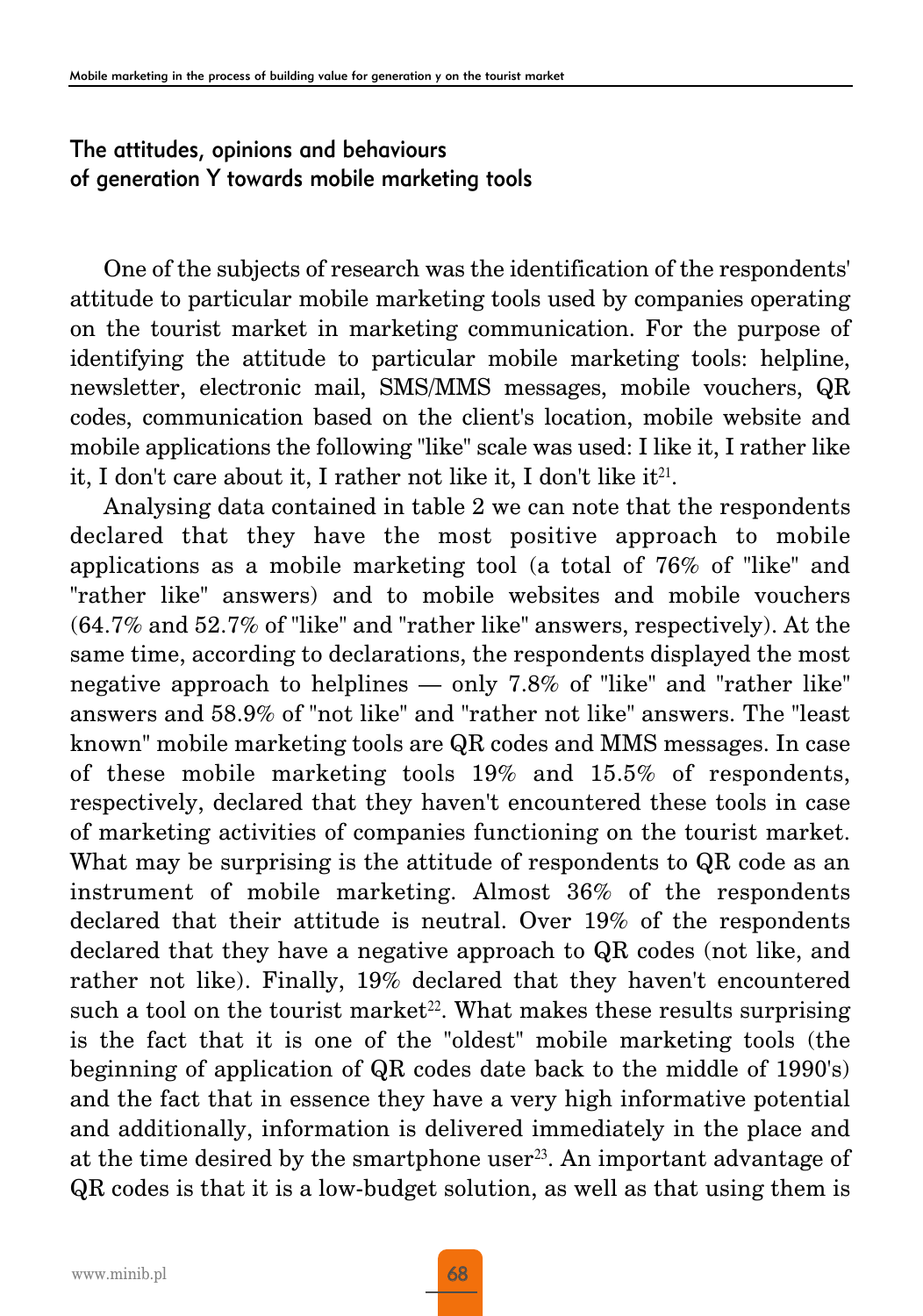| <b>Marketing tool</b>   | I like it |      | I rather<br>like it |      | I don't care |      | I rather<br>not like it |      | I don't like<br>it |      | I haven't<br>encountered<br>such a tool |      |
|-------------------------|-----------|------|---------------------|------|--------------|------|-------------------------|------|--------------------|------|-----------------------------------------|------|
|                         | N         | $\%$ | N                   | $\%$ | N            | $\%$ | N                       | $\%$ | N                  | $\%$ | N                                       | $\%$ |
| Mobile applications     | 114       | 44.2 | 82                  | 31.8 | 39           | 15.1 | 10                      | 3.9  | 8                  | 3.1  | 5                                       | 1.9  |
| Mobile website          | 95        | 36.8 | 72                  | 27.9 | 54           | 20.9 | 12                      | 4.7  | 15                 | 5.8  | 10                                      | 3.9  |
| Mobile vouchers         | 64        | 24.8 | 72                  | 27.9 | 54           | 20.9 | 15                      | 5.8  | 17                 | 6.6  | 36                                      | 14.0 |
| Electronic mail         | 42        | 16.3 | 60                  | 23.3 | 80           | 31.0 | 31                      | 12.0 | 41                 | 15.9 | 4                                       | 1.6  |
| SMS messages            | 38        | 14.7 | 37                  | 14.3 | 52           | 20.2 | 54                      | 20.9 | 63                 | 24.4 | 14                                      | 5.4  |
| QR codes                | 28        | 10.9 | 39                  | 15.1 | 92           | 35.7 | 22                      | 8.5  | 28                 | 10.9 | 49                                      | 19.0 |
| Newsletter              | 24        | 9.3  | 56                  | 21.7 | 97           | 37.6 | 29                      | 11.2 | 37                 | 14.3 | 15                                      | 5.8  |
| MMS messages            | 23        | 8.9  | 18                  | 7.0  | 64           | 24.8 | 44                      | 17.1 | 69                 | 26.7 | 40                                      | 15.5 |
| Communication based on  |           |      |                     |      |              |      |                         |      |                    |      |                                         |      |
| the consumer's location | 19        | 7.4  | 35                  | 13.6 | 68           | 26.4 | 51                      | 19.8 | 50                 | 19.4 | 35                                      | 13.6 |
| Helpline                | 10        | 3.9  | 10                  | 3.9  | 61           | 23.6 | 47                      | 18.2 | 105                | 40.7 | 25                                      | 9.7  |

Table 2. The respondents' approach to mobile marketing tools (N=258)

Source: own research.

easy and fast. Moreover, they are commonly available. It is also worth pointing out here that QR codes are quite commonly used in tourism e.g. by airlines — code from boarding pass, Internet railway ticket, codes in hotel rooms giving access to mobile websites of tourist attractions, codes on restaurant menus provide information about products and offer mobile vouchers. At the same time a QR code placed on an advertising leaflet of a restaurant can "take" the smartphone user to an Internet website with breakfast, lunch, or dinner menu depending on the time of the day when the QR code was scanned, etc. Nevertheless, it is possible to explain negative and neutral attitude of the respondents to QR codes with significant disadvantages of the solution, among others: the necessity to install dedicated software, while most clients expect a complete tool for reading QR codes, as well as incompetent utilization of QR codes by marketing specialists e.g. after scanning QR codes the user is redirected to a website, which is not optimized for mobile devices. On top of that come security problems (the possibility of scanning a false code with installed malware) $^{24}$ .

Going back to the analysis of information provided in table 2 it is worth pointing out that it comes as no surprise that the respondents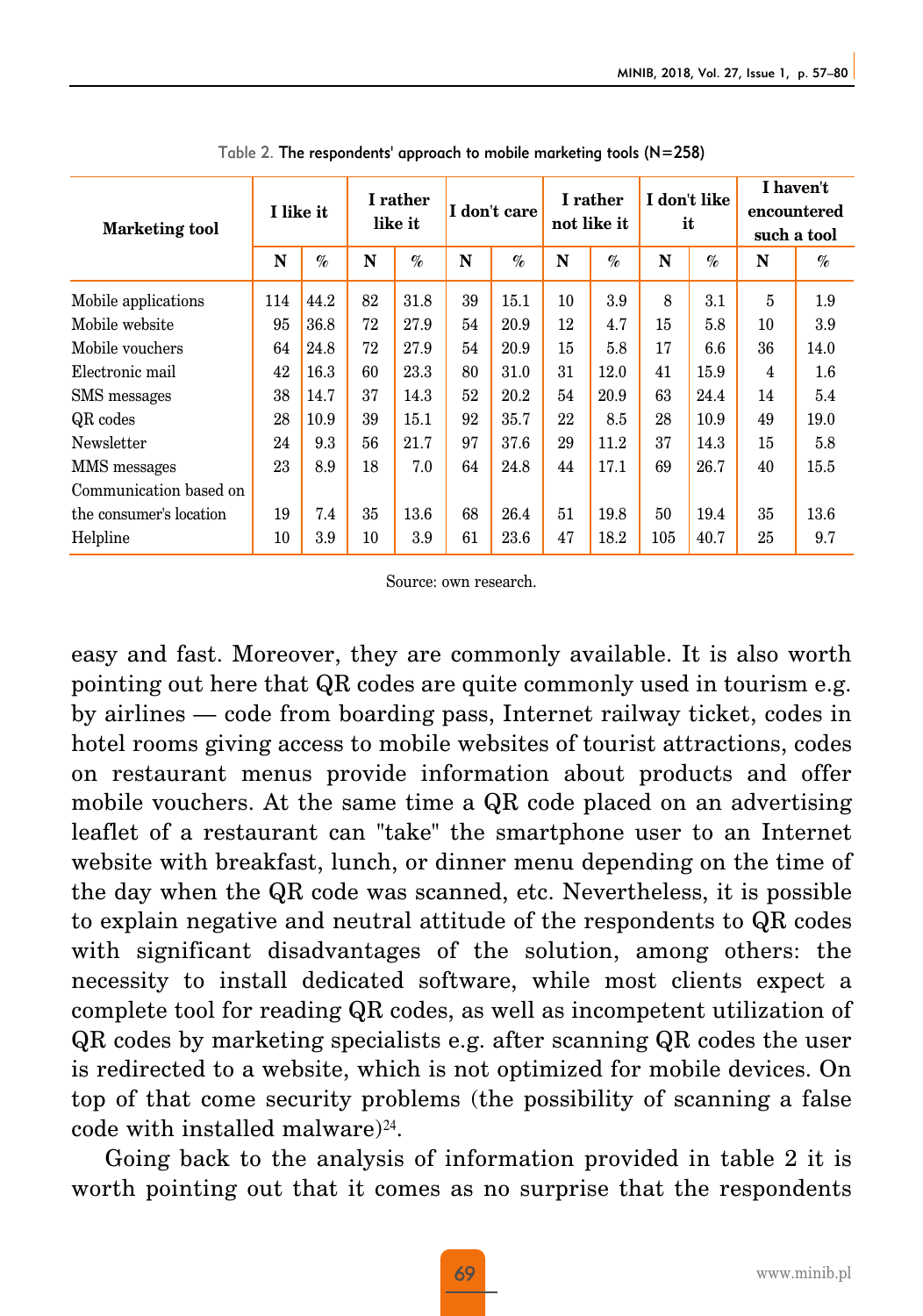pointed to mobile applications<sup>25</sup> as the tool of mobile marketing they like the most. It is because mobile applications are not just one of the most advanced contemporary tools of mobile marketing, but they are also one of the tools that is gaining more and more popularity and is broadly used in tourism. This is confirmed by other results of the discussed research which show that over 61% of the respondents declared that they already have one installed mobile application of a company providing services on the tourist market (tour operator, airline, travel agent, accommodation services, gastronomy etc.). It seems that we can formulate the thesis that mobile applications, making it easier for a contemporary tourist to search for information about his destination, allowing him to see sightseeing routes, visualization of historical buildings, check the weather conditions in the place of his stay, book tourist services, check currency exchange rates etc., can contribute to the growth of demand for tourist services, as well as increase security and comfort of stay outside the place of residence and thus constitute one of the main factors behind the development of the tourist branch in the coming years.

Most certainly, mobile applications have a big potential for development in the area of tourism, especially taking into consideration the prospect of dynamic growth of demand for mobile devices, including above all smartphones. The key elements, which undoubtedly contribute to the fact that people declare they have a positive attitude to mobile application in tourism is, among others, ease of use, graphic design, illustrations, professional text and innovative functions which mean that e.g. an application is "something more" than just e.g. a simple guidebook. It is also worth adding here that even though mobile applications are becoming a kind of standard in marketing communication in many branches, it seems that they are still regarded by the consumers as a distinctive feature, or an element building competitiveness and in a significant way building the image of the entity offering it as a modern market entity.

Other mobile marketing tools that the respondents like the most, along with applications are mobile websites and mobile vouchers. Mobile website is in essence a traditional desktop website scaled down to the dimensions of a smartphone screen. Consumers-users of smartphones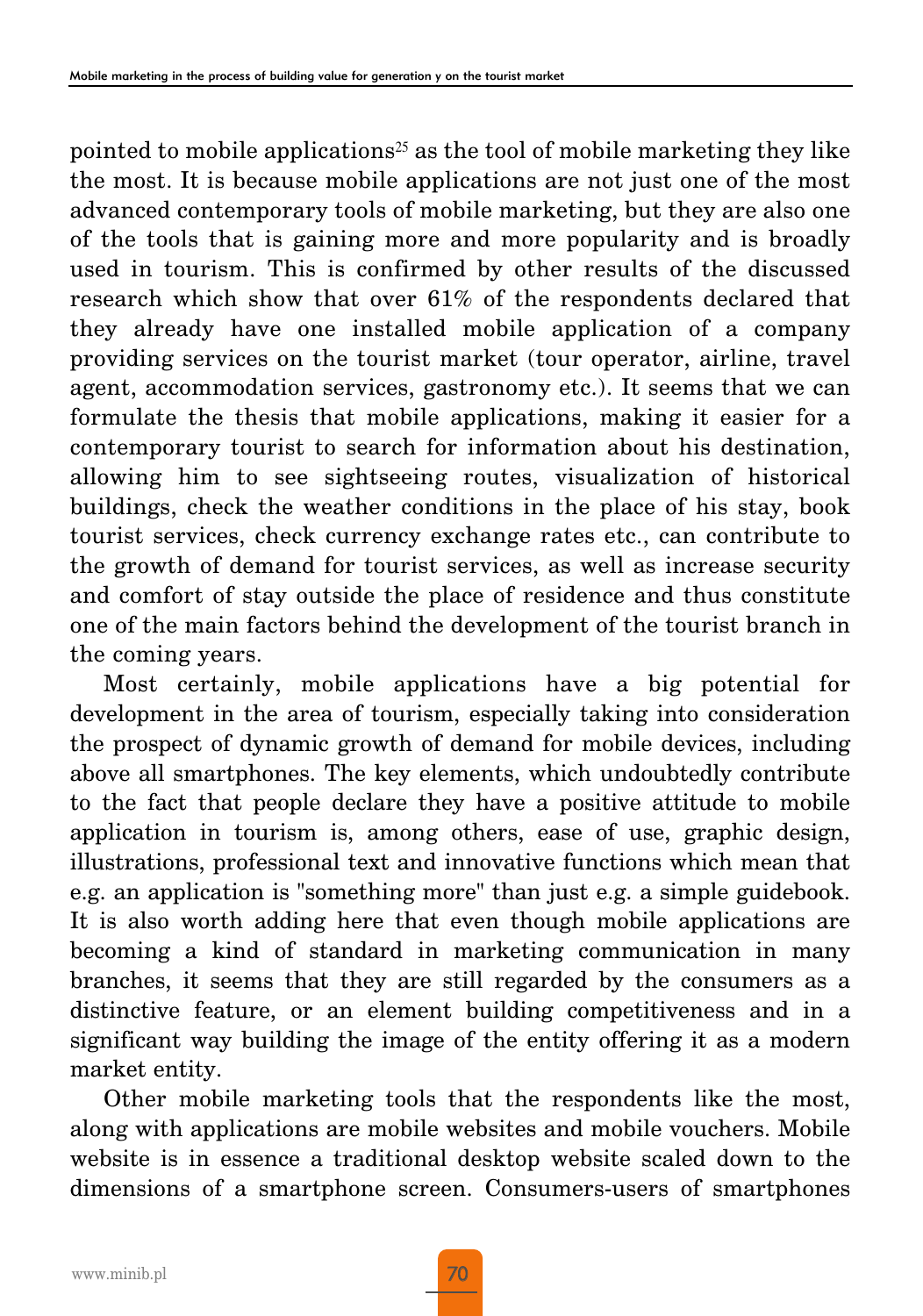most often expect basic options — including above all finding the address, route, opening hours, contact data, information about the availability of Wi-Fi connection, opinions of other consumers, or the possibility of making a reservation, or cancelling a reservation — from the mobile websites provided by the entities from the tourist market. At the same time, in case of airlines consumers additionally expect e.g.: information about the network of connections, information about delays, possibility of online check-in, etc. Another among the most appreciated mobile marketing tools are mobile vouchers. In essence they constitute a kind of "certificate" issued by an entity from the tourist market as a service provider that the client can buy a particular service at a price reduced by the amount shown on the voucher. We can distinguish two types of mobile vouchers: push (sent by the advertisers) and pull (downloaded by the consumers themselves). The research identified the way mobile vouchers are distributed by entities from the tourist market and whether the respondents have already used such mobile vouchers. Thus, in essence push-type mobile vouchers were investigated. The results of research show that mobile vouchers are most often distributed by means of notifications in mobile applications, SMS/MMS messages, or newsletter. However, the rate of use of promotional mobile vouchers of the push kind offered by entities on the market of tourist services isn't too high (see table 3).

|                                    | The level of utilization of promotional mobile vouchers |              |                   |      |    |               |              |      |  |  |  |  |
|------------------------------------|---------------------------------------------------------|--------------|-------------------|------|----|---------------|--------------|------|--|--|--|--|
| <b>Mobile vouchers</b>             |                                                         | <b>Often</b> | From time to time |      |    | Rather rarely | <b>Never</b> |      |  |  |  |  |
| $-$ distribution                   | N                                                       | $\%$         | N                 | $\%$ | N  | $\%$          | N            | $\%$ |  |  |  |  |
| Notification in mobile application | 34                                                      | 13.1         | 51                | 19.7 | 48 | 18.6          | 125          | 48.6 |  |  |  |  |
| SMS/MMS messages                   | 21                                                      | 8.1          | 52                | 20.1 | 50 | 19.3          | 135          | 52.5 |  |  |  |  |
| Newsletter                         | 17                                                      | 6.5          | 37                | 14.3 | 49 | 18.9          | 155          | 60.3 |  |  |  |  |

Table 3. The manner of distribution and the level of utilization of promotional mobile vouchers from companies operating on the market of tourist services

Source: own research.

However, it is worth pointing to the fact that moving vouchers to the mobile channel may bring a company a whole series of benefits, among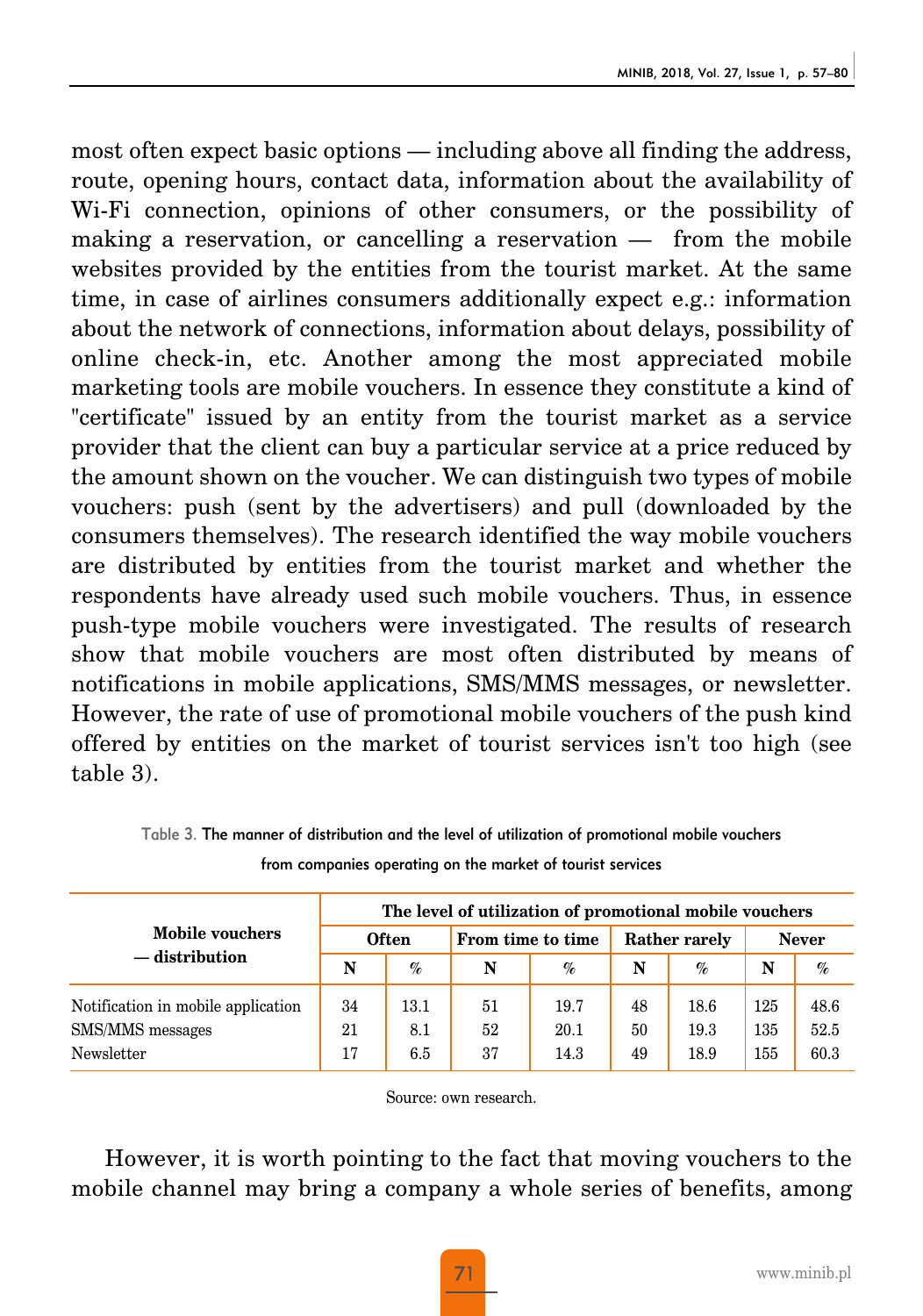others, reduction of costs (the costs of producing mobile vouchers are lower than the costs of producing traditional vouchers), greater ability to measure the utilization of offers by individual consumers, thus, in essence immediate information about the efficiency of a conducted campaign<sup>26</sup> or high flexibility in creating and delivering vouchers to the consumers, the possibility of sending mobile vouchers only to the clients chosen by a company, following earlier definition of the targeting criteria 27. It is also worth adding here that an average user of mobile vouchers in Poland are people aged 18–24 living in big cities who use mobile vouchers mainly in such categories as gastronomy, fashion, services, entertainment28.

Another detailed goal of the research was identifying the approach of the respondents to using SMS messages as a mobile marketing tool for chosen marketing activities conducted by companies operating on the market of tourist services. The results of the research are presented in table 4.

|                                          |     | Respondents' attitude |     |                |                 |      |       |       |  |
|------------------------------------------|-----|-----------------------|-----|----------------|-----------------|------|-------|-------|--|
| Use of SMS                               |     | <b>Positive</b>       |     | <b>Neutral</b> | <b>Negative</b> |      | Total | $\%$  |  |
|                                          | N   | $\%$                  | N   | $\%$           | N               | $\%$ |       |       |  |
| Sending mobile discount vouchers         | 141 | 54.6                  | 81  | 31.5           | 36              | 13.9 | 258   | 100.0 |  |
| Information about promotional activities | 135 | 52.3                  | 81  | 31.3           | 42              | 16.4 | 258   | 100.0 |  |
| Loyalty activities                       | 94  | 36.4                  | 111 | 43.0           | 53              | 20.6 | 258   | 100.0 |  |
| Sales activities                         | 79  | 30.6                  | 113 | 43.7           | 66              | 25.7 | 258   | 100.0 |  |
| Contests                                 | 56  | 21.8                  | 101 | 39.1           | 101             | 39.1 | 258   | 100.0 |  |
| Providing entertainment (SMS with links) |     |                       |     |                |                 |      |       |       |  |
| to videos, games, music etc.)            | 30  | 11.6                  | 80  | 31.0           | 148             | 57.4 | 258   | 100.0 |  |
| Polls (opinion polls, market research)   |     | 7.7                   | 107 | 41.4           | 131             | 50.7 | 258   | 100.0 |  |

Table 4. The respondents' attitude to using SMS as a mobile marketing tool of contemporary companies operating on the tourist market

Source: own research.

The premise for this detailed goal in the research was the fact that even though SMS is the oldest tool of mobile marketing (first commercial SMS was sent in 1992), it turns out that this simple mobile communication tool is quite efficient<sup>29</sup>. For example, according to a survey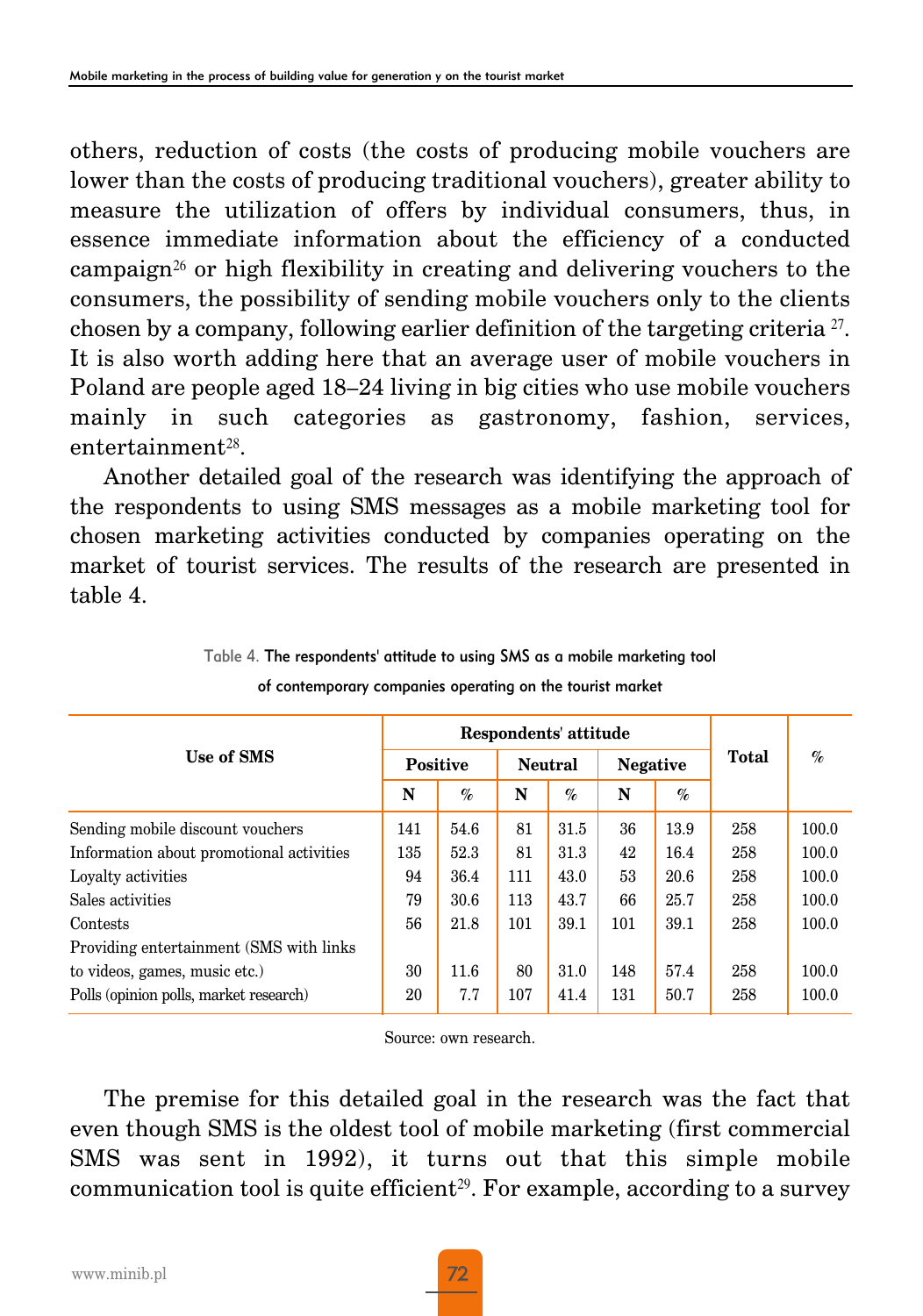conducted by SMSAPI in cooperation with IPSOS 33% of Poles above the age of 15 receive commercial offers on their phones and 44.3% claim they are able to take advantage of the offer delivered by  $\text{SMS}^{30}$ . It is also worth emphasizing that: 75%, or about 4.5 billion of phones around the world can handle SMS, 96% of smartphone users use SMS, 41% of smartphone users can't imagine their life without SMS. Among the advantages of SMS as a mobile marketing tool there is also "high ratio of fast reading" (it amounts to 98%, while in comparison, in case of e-mails it is just about 22%, moreover, an SMS is read within 4 minutes from reception by almost every recipient), SMS is also a source of 6–8 times higher engagement than e-mail etc. $31$  Other advantages of SMS from the perspective of a company are, among others: low cost, possibility of personalizing the message, ease of measuring the effects of an SMS campaign, flexible communication tool giving the possibility of reaching every holder of a mobile device.

The analysis of the results of the survey shows that the respondents have a positive attitude to the application of SMS as a mobile marketing tool mainly for the purpose of sending mobile discount vouchers and sending information about promotional campaigns. At the same time they displayed a negative attitude to the use of SMS for opinion polls (market research), delivering entertainment (SMS with links to games, videos and music), as well as using SMS in various kinds of contests. It is worth pointing out here that the application of SMS as a mobile marketing tool requires the consent of the phone owner to receiving text messages $32$ .

Another detailed goal of the research was the identification of the type of device used by the respondents for particular actions associated with behaviours on the tourist market (see table 5).

Analyzing data contained in table 5 we should notice that a major share of the respondents declared that they have already in reality done many things associated with behaviours on the tourist market, e.g. buying airplane tickets, bus tickets, railway tickets, ordering a taxi, checking the offer of a travel agent, booking a stay, or booking a table in a restaurant, as well as searching for information about historical sites, cultural events in the area of the tourist destination. Smartphone as a mobile device was most often used for ordering a taxi (almost 56% of the respondents declared that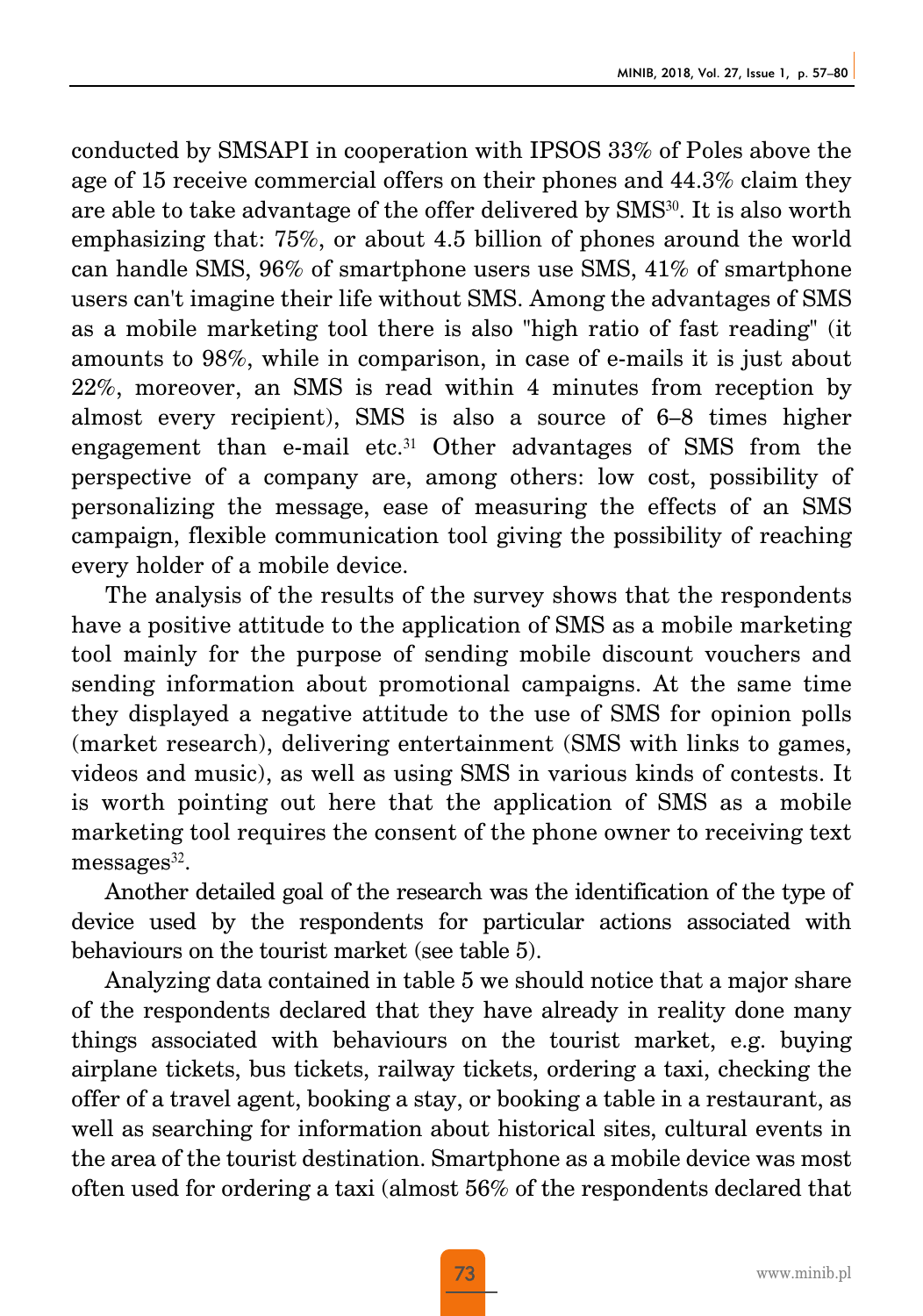they used a smartphone to order a taxi) as well as for searching for information about historical sites, or cultural events in the area of a tourist destination (over 46%) and for booking a table in a restaurant (over 34%). At the same time laptops were usually used for buying airplane, or bus tickets, booking a room, or checking the offer of a travel agent.

|               | Chosen actions associated with behaviours on the tourist market |                                                                      |     |                                         |     |                                               |     |                                     |     |                                                                                                                                       |     |                                                 |     |      |  |
|---------------|-----------------------------------------------------------------|----------------------------------------------------------------------|-----|-----------------------------------------|-----|-----------------------------------------------|-----|-------------------------------------|-----|---------------------------------------------------------------------------------------------------------------------------------------|-----|-------------------------------------------------|-----|------|--|
| <b>Device</b> |                                                                 | Buying an<br>Buying a<br>airplane<br>bus/railway<br>ticket<br>ticket |     | Ordering<br>a taxi, e.g.<br><b>Uber</b> |     | Checking<br>the offer<br>of a travel<br>agent |     | <b>Booking</b><br>accommod<br>ation |     | Searching for<br>information<br>about historical<br>sites/cultural<br>events in the<br>area of a<br>particular tourist<br>destination |     | <b>Booking</b><br>a table<br>in a<br>restaurant |     |      |  |
|               | N                                                               | $\%$                                                                 | N   | $\%$                                    | N   | $\%$                                          | N   | $\%$                                | N   | $\%$                                                                                                                                  | N   | $\%$                                            | N   | $\%$ |  |
| Smartfon      | 19                                                              | 7.4                                                                  | 53  | 20.5                                    | 144 | 55.8                                          | 56  | 21.7                                | 37  | 14.3                                                                                                                                  | 120 | 46.5                                            | 88  | 34.1 |  |
| Tablet        | 11                                                              | 4.3                                                                  | 11  | 4.3                                     | 4   | $1.6\,$                                       | 14  | 5.4                                 | 12  | 4.7                                                                                                                                   | 23  | 8.9                                             | 8   | 3.1  |  |
| Laptop        | 135                                                             | 52.3                                                                 | 117 | 45.3                                    | 12  | 4.7                                           | 166 | 64.3                                | 170 | 65.9                                                                                                                                  | 104 | 40.3                                            | 60  | 23.3 |  |
| I never did   | 93                                                              | 36.0                                                                 | 77  | 29.8                                    | 98  | 38.0                                          | 22  | 8.5                                 | 39  | 15.1                                                                                                                                  | 11  | 4.3                                             | 102 | 39.5 |  |
| it using a    |                                                                 |                                                                      |     |                                         |     |                                               |     |                                     |     |                                                                                                                                       |     |                                                 |     |      |  |
| mobile        |                                                                 |                                                                      |     |                                         |     |                                               |     |                                     |     |                                                                                                                                       |     |                                                 |     |      |  |
| device        |                                                                 |                                                                      |     |                                         |     |                                               |     |                                     |     |                                                                                                                                       |     |                                                 |     |      |  |
| Total         | 258                                                             | 100                                                                  | 258 | 100                                     | 258 | 100                                           | 258 | 100                                 | 258 | 100                                                                                                                                   | 258 | 100                                             | 258 | 100  |  |

Table 5. The device most often used by the respondents to conduct particular activities associated with behaviours on the tourist market (N=258)

Source: own research.

It is worth pointing to the fact that activities associated with behaviours on the tourist market conducted by means of a smartphone are practically associated with the will to use a service immediately (e.g. ordering a taxi, or booking a table in a restaurant), or with looking for information about historical buildings/cultural events. At the same time actions associated with payments are most often taken be way of a laptop (desktop computer), e.g. almost 82% of the respondents who ever bought a plane ticket did it using a laptop, but less than 12% of them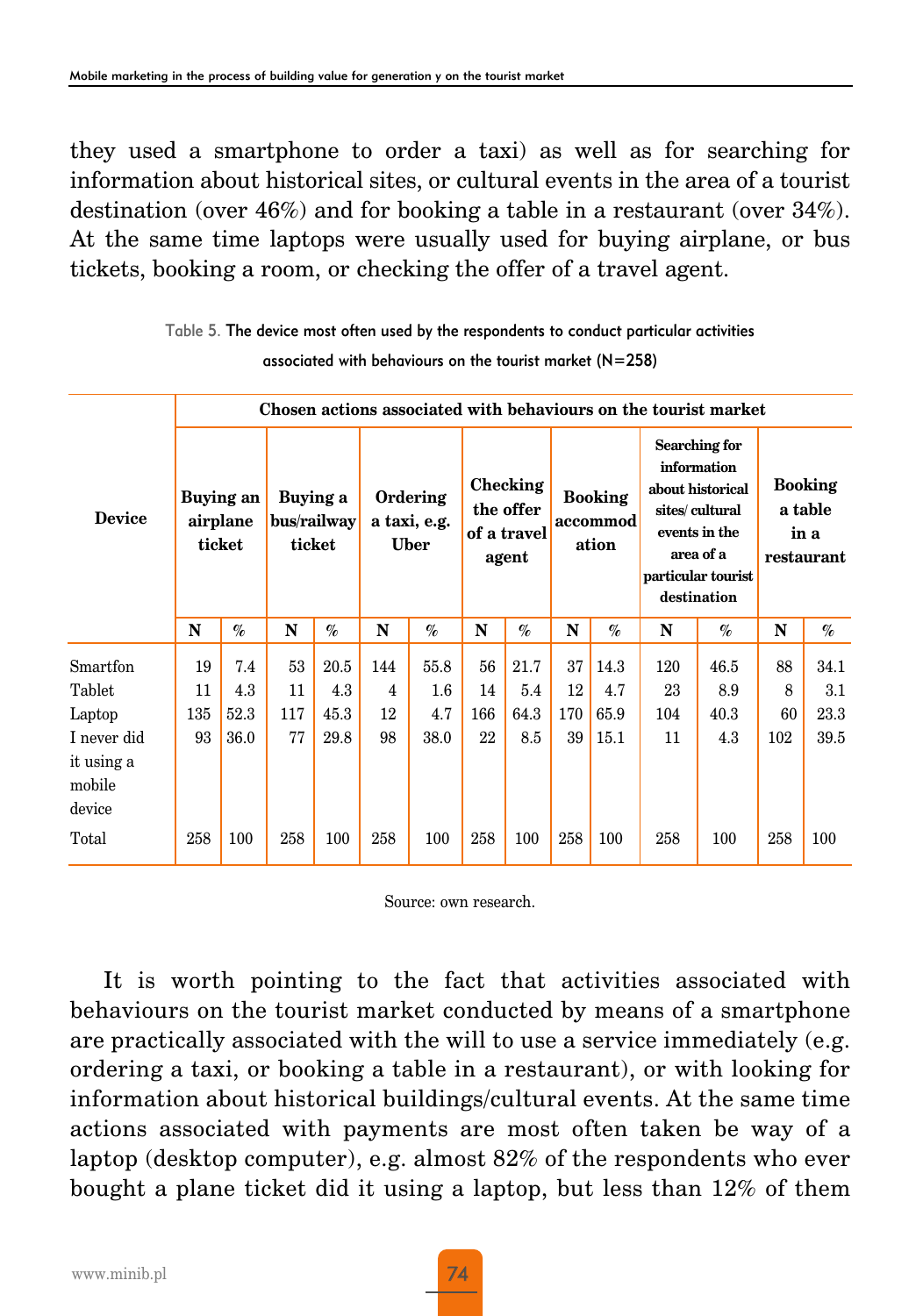did it using a smartphone. Using a laptop for checking the offers of travel agencies can be explained with a bigger screen and greater browsing possibilities.

#### Summary

It is worth pointing out that entities from the tourist market, planning mobile marketing communication should take into consideration, among others, the fact that the representatives of generation Y are using smartphones as a mobile device more and more often almost everywhere: at home, at work, in school, at university, as well as in means of transport, shops, during travels etc. What also seems important is the fact that smartphones are used by the representatives of generation Y not just for talking, or sending messages, but also for many actions associated with behaviours on the tourist market e.g. looking for information (weather forecast, searching for information about historical sites, cultural offer in the area of a tourist destination, or "taking a virtual tour" of the place of stay before the real tourist visit etc.) and at least to a varied degree for carrying out various types of transactions (booking accommodation, buying a plane, railway, bus ticker, ordering a taxi, booking a table in a restaurant etc.).

The fact that representatives of generation Y declare their attitude to many mobile marketing tools (especially mobile applications, mobile websites, or mobile vouchers) is positive, comes above all from significant potential of these tools for building value for the clients. Among these values we can name: ease and high speed of obtaining information (e.g. information about the location of a tourist destination, checking weather conditions in the location of the planned stay), availability (the possibility of using mobile application everywhere and all the time), the possibility of making comparisons, saving costs, security (e.g. secure booking of a room) saving time (e.g. help in planning and/or during tourist travels), entertainment (e.g. taking a "virtual tour" of the place of stay before a real tourist stay), or the possibility of co-creating the tourist offer etc. What seems to be the essence of all values for the client arising from the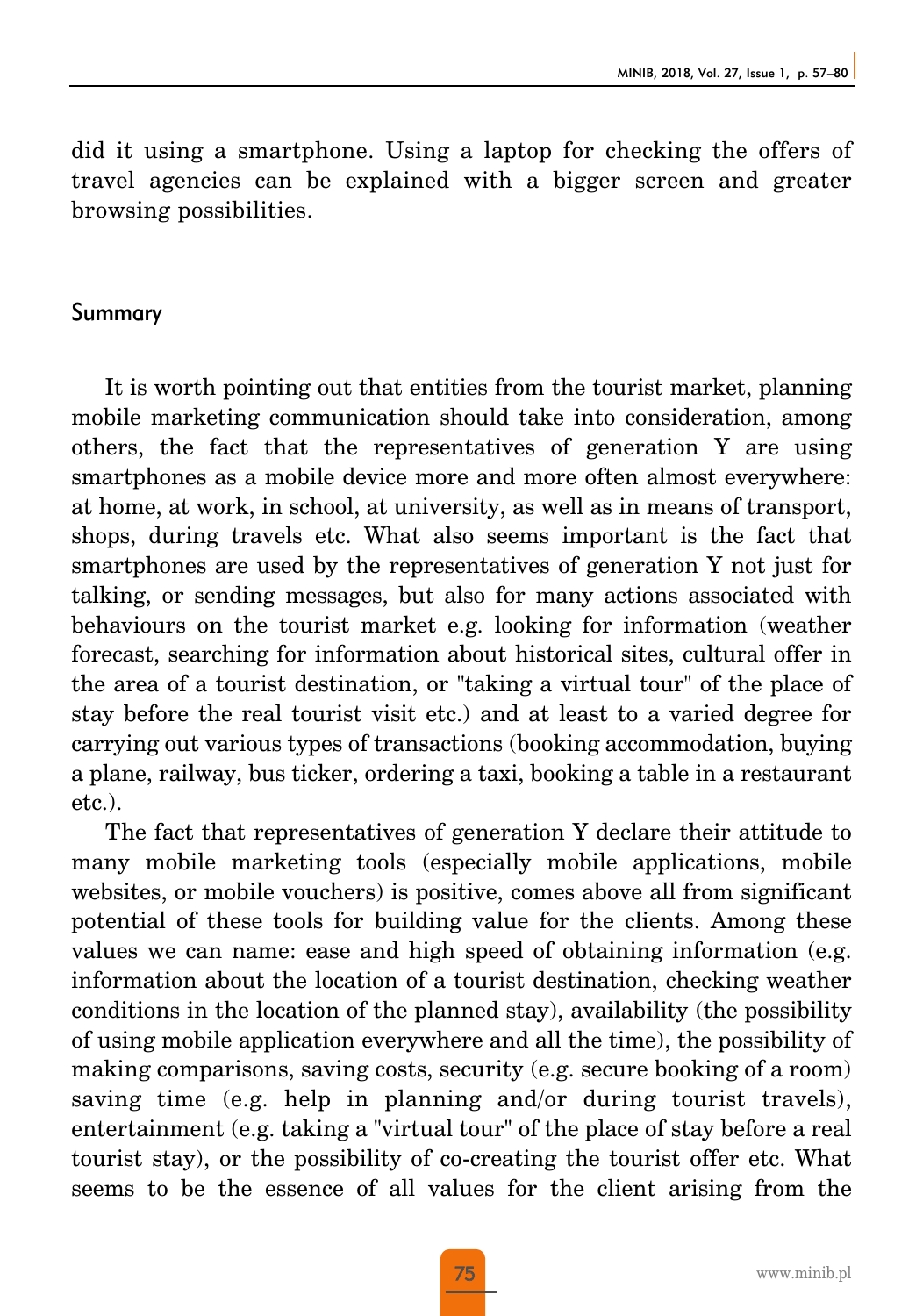development of mobile marketing tools is convenience. Entities from the tourist market can use this fact to, among others, build better relations with clients — representatives of generation Y through e.g. a loyalty programme module in mobile application, or providing the clients with many useful bits of information, promotional offers, including information of contextual character resulting from purchasing history, or the place of stay. Moreover, it is worth pointing to the fact that smartphones allow a contemporary tourist to resign from many traditional attributes of tourists: paper maps, dictionaries, guidebooks, as well as cameras, or camcorders etc., as he can find all these functions in one mobile device  $(smartphone)$  and mobile applications<sup>33</sup>. In this context mobile solutions look like a "natural partner" for the sector of tourist services.

Thus, it seems that the scope of utilization of mobile marketing tools dedicated to the tourist branch will be growing and their offer will be evolving in terms of technology and will make achieving tourist goals more attractive and easier. Entities from the tourist market planning mobile communication should still remember that they can captivate the heart, attention and engagement of the representatives of generation Y mainly with creativity, openness and transparency.

#### References

<sup>1</sup> M. Feliksiak, (2017). *Korzystanie z telefonów komórkowych*, Komunikat z badań NR 99/2017, CBOS, Warszawa, 2017, p. 1.

<sup>2</sup> *Diagnoza Społeczna 2015: Warunki i jakość życia Polaków*, (2015), red. J. Czapiński, T. Panek, Warszawa, Rada Monitoringu Społecznego, p. 23.

<sup>3</sup> O. Witczak, (2016). Uwarunkowania społeczno-demograficzne korzystania z mediów cyfrowych w urządzeniach mobilnych, *Nierówności Społeczne a Wzrost Gospodarczy*, No. 1 (45), p. 71.

<sup>4</sup> O. Witczak, (2016). Telefon komórkowy w konsumpcji mediów cyfrowych, *Studia Ekonomiczne Zeszyty Naukowe Uniwersytetu Ekonomicznego w Katowicach*, No. 254, p. 252–264.

<sup>5</sup> P. Kisiel, (2016). Millennialsinowy uczestnik życia społecznego?. *Studia Socialia Cracoviensia*, 8 (1), p. 83–94.

<sup>6</sup> S. Stachowska, (2012). Oczekiwania przedstawicieli pokolenia Y wobec pracy i pracodawcy. *Zarządzanie zasobami ludzkimi*, 2, p. 34.

<sup>7</sup> R. Waśko, (2016). *Wybrane aspekty różnicujące pokolenie X, Y i Z w kontekście użytkowania nowych technik i Internetu*, p. 138–140.

 $8$  The survey titled ... Millenialsi — pokolenie Ubera" was ordered by Uber and conducted by research company Kantar MillwardBrown from November 15 to November 17, 2016 using the CAWI technique within the IBIS panel, on a sample of 501 respondents, inhabitants of big cities aged 18 to 35: http://www.wirtualnemedia.pl/artykul/polscy-millenialsi-to-optymisci-ktorzy-nie-wyobrazaja-sobie-zycia-bez-aplikacji-mobilnych# [viewed: 11.20.2017].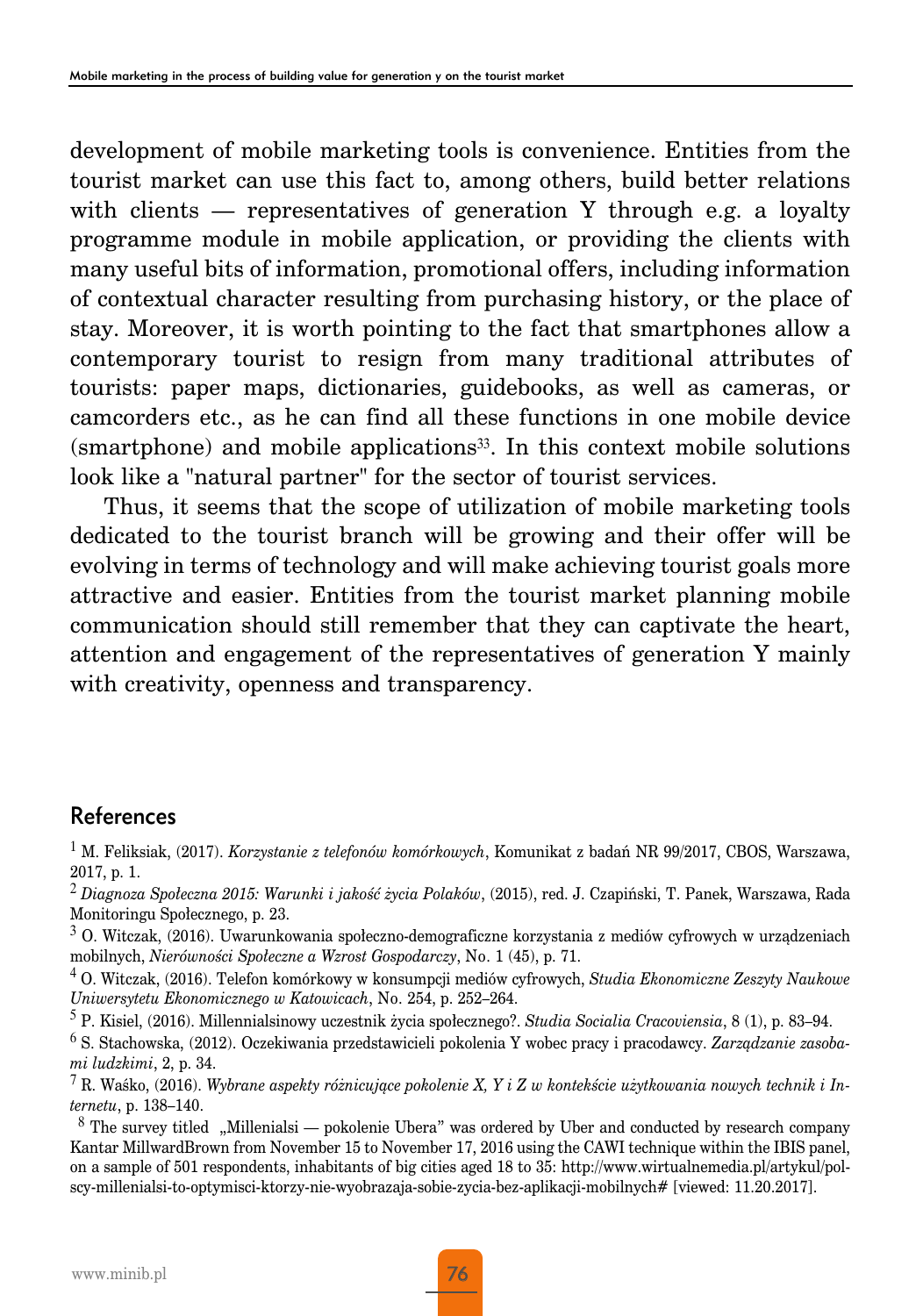$9$  Badanie "Millenialsi — pokolenie Ubera" …op. cit.

<sup>10</sup> S. Konkol, (2010). *Marketing mobilny*. Wydawnictwo Helion, p. 89.

<sup>11</sup> M. Brzozowska-Woś, (2012). Komunikacja marketingowa a wybrane narzędzia marketingu mobilnego. *Zeszyty Naukowe Uniwersytetu Szczecińskiego*. *Problemy Zarządzania, Finansów i Marketingu*, (26), p. 136.

<sup>12</sup> M. Mitrega, (2013). Marketing mobilny w świetle postaw użytkowników telefonów komórkowych, p. 175.

<sup>13</sup> B. Pilarczyk, (2011). Innowacje w komunikacji marketingowej. *Zeszyty Naukowe/Polskie Towarzystwo Ekonomiczne*, (9), p. 281–282.

<sup>14</sup> O. Witczak, (2015), Postawy i opinie konsumentów indywidualnych wobec reklamy w nowych i tradycyjnych mediach, *Marketing i Rynek*, No. 8, p. 830–838.

<sup>15</sup> Internet use, report on the research number 49/2017, CBOS, Warsaw, April 2017 electronic document, (www.cbos.pl).

<sup>16</sup> Por. J. Kall, (2015). *Branding na smartfonie, Komunikacja mobilna marki*, Oficyna a Wolters Kluwer business, Warszawa, p. 69.

 $17$  This thesis has been confirmed also by the surveys conducted by CBOS, see: Internet use, report on research number 49/2017, CBOS, Warsaw, April 2017 electronic document, (www.cbos.pl).

<sup>18</sup> M. Castells, M. Fernandez-Ardevol, J.L. Qiu, A. Sey, (2009). Mobile Communication and Society: A Global Perspective, MIT Press, Cambridge, s. 252, as cited in: J. Kall, *Branding na smartfonie. Komunikacja mobilna marki*, Oficyna Wolters Kluwer, Warszawa 2015, p. 64.

 $19$  T. Schadler, J. Bernoff, J. Ask, The Mobile Mind Shift: Engineer Your Business to Win in the Mobile Moment, Groundswell Press, Cambridge, as cited in J. Kall, (2016) Planowanie komunikacji mobilnej marki, *Nierówności Społeczne a Wzrost Gospodarczy*, No. 1 (45), p. 277.

<sup>20</sup> In 2018 75% of global Internet consumption will take place on mobile devices and 60% of spending on Internet advertising will be allocated to the mobile segment. The spending on mobile advertising is supposed to reach USD134bn in 2018, which is more than total spending on advertisements in journals, magazines and outdoor advertising — data based on the research of media house Zenith www.wirtualnemedia.pl (viewed 10.10.2017 r.)

 $21$  The application of this scale in the survey was a kind of special treat for the respondents — representatives of generation Y, who regard "likes" as a measure of popularity and are "their main currency" in the virtual environment.

 $^{22}$  Poles' low awareness of the QR technology has been shown by, among others, the results of Research.NK and Socializer surveys. Commenting on the results of research, the president of the management of Socializer even concluded that QR codes are more of a popular tool among marketing specialists, than value for consumers and predicted that the "era of QR codes won't arrive here" and QR codes will slowly be replaced by more developed technologies e.g. geolocation technologies combined with image recognition (the photograph of a product will enable the client to obtain information about the product, which additionally will be targeted according to his location), https://prnews.pl/qr-kody-nie-hipnotyzuja-wyniki-badania-research-nk-22166 (viewed 10.10.2017 r.).

<sup>23</sup> M. Sypniewski (2012). Po co nam QR kody, *Marketing w Praktyce* 2012, No. 2, p. 45.

<sup>24</sup> Fotokody (QR Code) — wszystko co powinieneś o nich wiedzieć, http://www.wbx.pl/blog/fotokody-qr-code-wszystko-co-powinienes-o-nich-wiedziec9 viewed 10.10.2017 r.).

 $25$  Mobile application is defined as software working on mobile devices. There are many types and classifications of mobile applications. Most often they are divided according to application and functionality (e.g. banking applications, games, business applications, information applications etc.), price (paid, free, freemium) or availability (client applications - created to satisfy the needs of the clients, which connect to a special server on the Internet (requiring access to the Internet), or independent applications which need no access to the Internet, dictionary of mobile marketing terms, www.marketingmobilny.pl (viewed 20.09.2017 r.).

<sup>26</sup> For example, research shows that vouchers from text messages are used ten times more often than paper vouchers from journals. The efficiency of SMS as a marketing tool, http://marketingmobilny.pl/skutecznosc-sms-jako-narzedzia-marketingu/ (viewed 10.10.2017 r.).

<sup>27</sup> More on the subject of benefits generated by mobile vouchers see: www.interaktywnie.com/iab/kupony-na-telefon-nad-czym-warto-pracować (viewed 10.10.2017r.).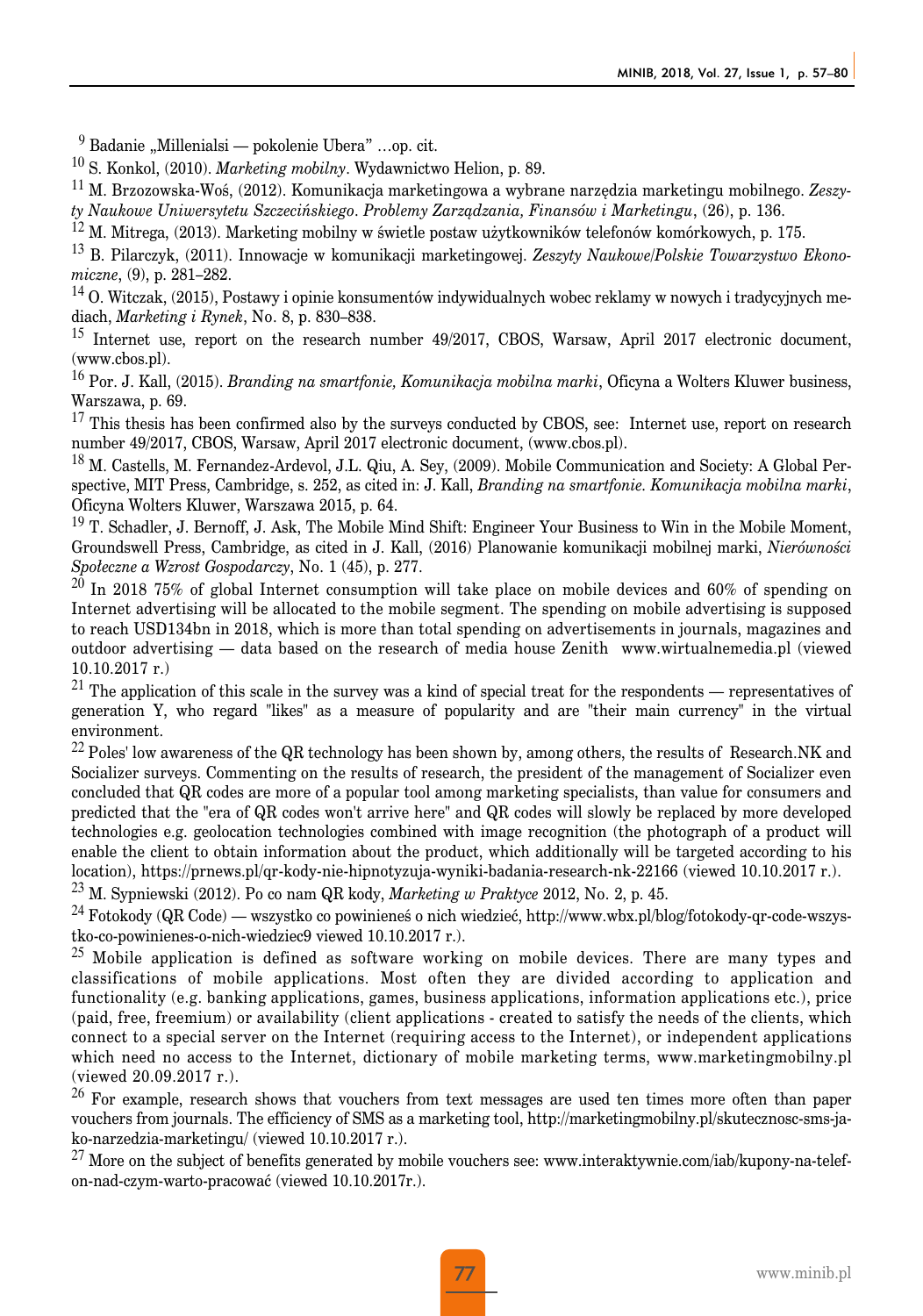$^{28}$  www.blog.qpony.pl (viewed 10.10.2017 r.).

<sup>29</sup> Raport Perspektywy rozwojowe MOBILE ONLINE W POLSCE, red. naukowa P. Kolenda, IAB Polska, p. 25.

<sup>30</sup> Raport Komunikacja mobilna w biznesie. Trendy, narzędzia, efekty, SMSAPI we współpracy z IPSOS, 2016. The report was prepared on the basis of a survey conducted by means of phone interviews on a sample of 200 Polish companies and 1010 respondents older than 15 from the whole country (electronic document).

<sup>31</sup> Skuteczność SMS jako narzędzia marketingu, http://marketingmobilny.pl/skutecznosc-sms-jako-narzedzia-marketingu/ (viewed 10.10.2017 r.).

<sup>32</sup> A. Sznajder, *Technologie mobilne w marketingu*, Oficyna Wolters Kluwer, Warszawa 2014, p. 96.

<sup>33</sup> O. Witczak, M. Buszman-Witańska, (2016). Media w promocji usług systemowych na przykładzie Parku Śląskiego. *Studia Ekonomiczne. Zeszyty Naukowe*. Katowice: Uniwersytet Ekonomiczny w Katowicach, No. 262, p. 44.

### Bibliography

- 1. The research project titled "Millenialsi pokolenie Ubera" was carried out for Uber by research company Kantar MillwardBrown between November 15 and 17, 2016 on the basis of CAWI technique within the framework of IBIS panel on a group of 501 respondents, inhbaitants of big cities aged 18-35, according to: http://www.wirtualnemedia.pl/artykul/polscy-millenialsi-to-optymisci-ktorzy-nie-wyobrazaja-sobie-zycia-bez-aplikacji-mobilnych# [viewed on: 11.10.2017]
- 2. Brzozowska-Woś, M. (2012). Komunikacja marketingowa a wybrane narzędzia marketingu mobilnego. *Zeszyty Naukowe Uniwersytetu Szczecińskiego. Problemy Zarządzania, Finansów i Marketingu*, (26).
- 3. Castells M., Fernandez-Ardevol M., Qiu J.L., Sey A., (2009). *Mobile Communication and Society: A Global Perspective*, MIT Press, Cambridge.
- 4. *Diagnoza Społeczna 2015: Warunki i jakość życia Polaków*, (2015), ed. J. Czapiński, T. Panek, Warszawa, Rada Monitoringu Społecznego.
- 5. Feliksiak M., (2017), *Korzystanie z telefonów komórkowych*, Komunikat z badań NR 99/2017, CBOS, Warszawa, 2017.
- 6. Kall J. (2016). Planowanie komunikacji mobilnej marki, *Nierówności Społeczne a Wzrost Gospodarczy*, No. 1 (45).
- 7. Kall, J. (2015). *Branding na smartfonie, Komunikacja mobilna marki*, Oficyna a Wolters Kluwer business, Warszawa 2015.
- 8. Kisiel, P. (2016), Millennialsi-nowy uczestnik życia społecznego? *Studia Socialia Cracoviensia*, 8 (1).
- 9. Konkol, S. (2010). *Marketing mobilny*. Wydawnictwo Helion.
- 10. Korzystanie z Internetu, komunikat z badań nr 49/2017, CBOS, Warszawa kwiecień 2017 (electronic document, (www.cbos.pl).
- 11. Mitrega, M. (2013). *Marketing mobilny w świetle postaw użytkowników telefonów komórkowych*.
- 12. Pilarczyk, B. (2011). Innowacje w komunikacji marketingowej. *Zeszyty Naukowe/Polskie Towarzystwo Ekonomiczne*, (9).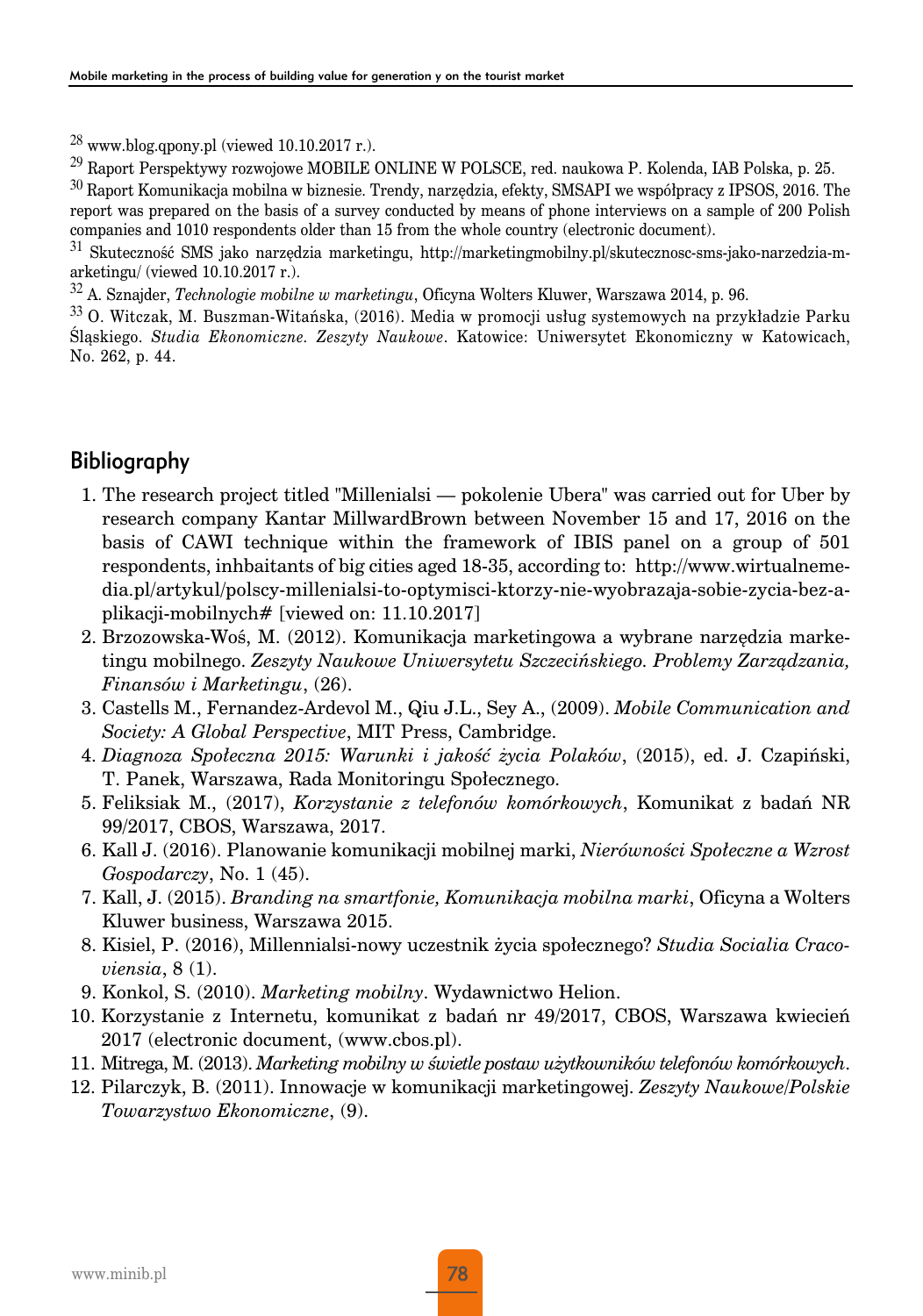- 13. Raport Komunikacja mobilna w biznesie. Trendy, narzędzia, efekty, SMSAPI we współpracy z IPSOS, 2016. SMSAPI in cooperation with IPSOS, 2016. The report was prepared on the basis of surveys conducted based on the technique of phone interviews on a sample of 200 Polish companies and 1010 respondents older than 15, living around the whole country (electronic document).
- 14. Raport Perspektywy rozwojowe MOBILE ONLINE W POLSCE, red. naukowa P. Kolenda, IAB Polska.
- 15. Schadler T., Bernoff J., Ask J., *The Mobile Mind Shift: Engineer Your Business to Win in the Mobile Moment*, Groundswell Press, Cambridge.
- 16. *Skuteczność SMS jako narzędzia marketingu*, http://marketingmobilny.pl/skutecznosc-sms-jako-narzedzia-marketingu/ (viewed on 10.10.2017 r.).
- 17. Stachowska, S. (2012). Oczekiwania przedstawicieli pokolenia Y wobec pracy i pracodawcy. *Zarządzanie zasobami ludzkimi*, 2.
- 18. Sypniewski M. (2012). Po co nam QR kody, *Marketing w Praktyce* 2012, No. 2.
- 19. Sznajder A., (2014). *Technologie mobilne w marketingu*, Oficyna Wolters Kluwer, Warszawa.
- 20. Waśko, R. (2016). *Wybrane aspekty różnicujące pokolenie X, Y i Z w kontekście użytkowania nowych technik i Internetu*.
- 21. Witczak O. (2015), Postawy i opinie konsumentów indywidualnych wobec reklamy w nowych i tradycyjnych mediach, *Marketing i Rynek*, nr 8.
- 22. Witczak O., (2016), Telefon komórkowy w konsumpcji mediów cyfrowych, *Studia Ekonomiczne Zeszyty Naukowe Uniwersytetu Ekonomicznego w Katowicach*, No. 254.
- 23. Witczak O., (2016), Uwarunkowania społeczno-demograficzne korzystania z mediów cyfrowych w urządzeniach mobilnych, *Nierówności Społeczne a Wzrost Gospodarczy*, No. 1 (45).
- 24. Witczak, O., Buszman-Witańska, M., (2016). Media w promocji usług systemowych na przykładzie Parku Śląskiego. Studia Ekonomiczne. *Zeszyty Naukowe*. Katowice: Uniwersytet Ekonomiczny w Katowicach, No. 262.

#### **Websites**

- $\bullet$  www.wirtualnemedia.pl
- $\bullet$  www.blog. qpony.pl
- $\bullet$  www.prnews.pl/qr-kody-nie-hipnotyzuja-wyniki-badania-research-nk-22166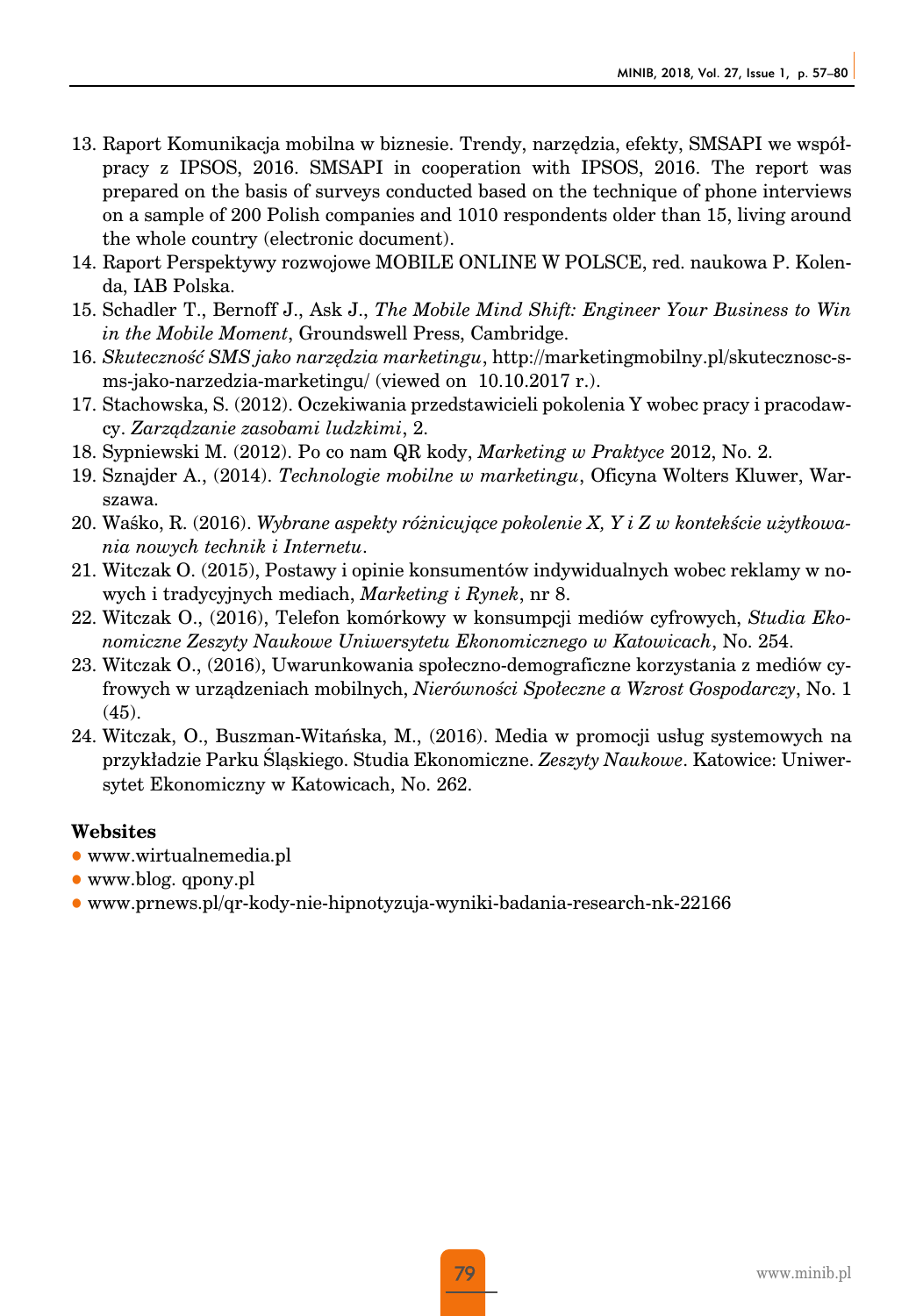Zbigniew Spyra, Ph.D., University of Economics in Katowice, Poland — doctor of economic sciences in the discipline of management sciences, an employee at the Department of Market and Marketing Research at the University of Economics in Katowice. Director of postgraduate studies "Management in culture, art and cultural tourism," academic supervisor of Students' Scientific Marketing Club "MERITUM", an organizer of Scientific Conference for Students and PhD Students "New media and technologies in marketing communication". His research interests focus on the problems related to marketing communication, marketing research as well as relationships in supply chains managed by retail businesses. Coordinator of The European Union in Katowice of research projects for economic practice in the field of standardization programs of customer service and branding. Author of "Kanały dystrybucji. Kształtowanie relacji" (Publisher CeDeWu) and co-editor of the book "Zarządzanie w kulturze, sztuce i turystyce kulturowej" (Publisher CeDeWu).

Olgierd Witczak, Ph.D., University of Economics in Katowice, Poland — a scientist at the University of Economics in Katowice. Assistant Professor in the Department of Business and Consumer Relationship Management. Specialist in the field of media and marketing communication. Contractor of projects for economic practice in the field of market research and marketing, brand creating and programs of customer service standardization. Trainer and coach of sales teams.